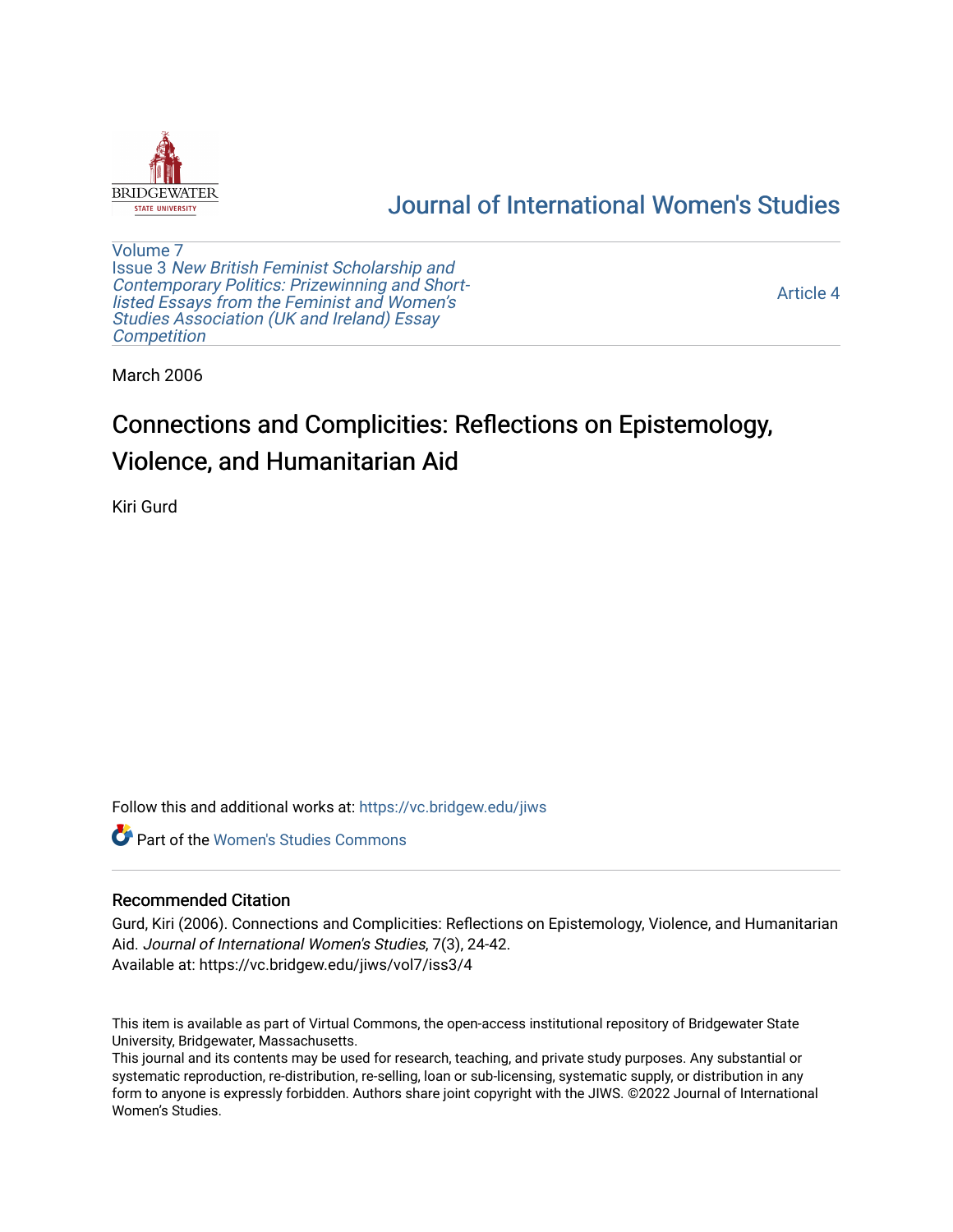This journal and its contents may be used for research, teaching and private study purposes. Any substantial or This journal and its contents may be about on research, reading and private study parposes. Any substantial or<br>systematic reproduction, re-distribution, He seling, IEEN OP sub-licensing, systematic supply or distribution i to anyone is expressly forbidden. ©2006 Journal of International Women's Studies.

# **Connections and Complicities: Reflections on Epistemology, Violence, and Humanitarian Aid**

# By Kiri Gurd $<sup>1</sup>$ </sup>

#### **Abstract**

1

This paper explores the relationship between power/knowledge and violence. It attempts to connect epistemological constructions and discursive practices to conflict and humanitarian aid operations by deconstructing the narrative of 'Development'. The paper also attempts to tease out the way seemingly transparent and humanitarian actions, even within the academy, are complicit in reiterating hegemonic representations that reproduce systems of inequality and injustice. The paper draws on feminist methodologies that are primarily deconstructive in nature in order to highlight these connections and complicities, making clear that the way certain knowledges become centralized, while others are subjugated, reflects the functioning of the global political economy and imperialism. Thus, the paper argues that a transformative humanitarian aid practice must affirm what is 'excluded' from the discourse – the 'incommensurable'. Lastly, the paper examines the potential of the 'rights-based' approach to sustain the affirmation of incommensurability. The paper hopes to make clear the importance of critical feminist theory for politics and practices.

*Keywords*: humanitarian aid, power/knowledge, violence, feminist methodologies, deconstruction

#### **Introduction: Disjunctions and Conversations**

This project came about from my own experience struggling with a disjunct between two crucial conversations within the academy. Initially, I dedicatedly partook in these conversations because I assumed their shared commitment to global justice to create a seamless dialogue. Yet, I learned that in these discussions one voice was heard and the other silenced. The disjunct was personified most clearly, although not exclusively, between my two departments: Gender and Development. Although this experience was personal, it has seemed to reflect broader contentions concerning the (re)production of power/ knowledge within the academy, the development paradigm<sup>2</sup>, and the global political economy.

<span id="page-1-0"></span><sup>&</sup>lt;sup>1</sup> This paper was written for Kiri Gurd's MSc dissertation in Gender and Development at the London School of Economics and Political Science. She graduated from LSE in 2003, and since then has been working as the Director of Community Education and Outreach at the South Shore YMCA in Boston, MA. In this position, she is responsible for ensuring that the association is providing services that meet the needs of our immigrant communities. In addition, she coordinates a Federal education grant for 'at-risk' youth in lower socioeconomic areas. Lastly, she oversees the association's International Program, which entails establishing partnerships with YMCAs overseas and developing programs that build cross-cultural awareness. She has recently finished applying to PhD programs starting in the Fall 2006 and looks forward to continuing to engage with the issues presented in this paper.

<span id="page-1-1"></span> $2<sup>2</sup>$  I use the term 'development paradigm' broadly here to refer to the many different processes intended to alleviate poverty and violence.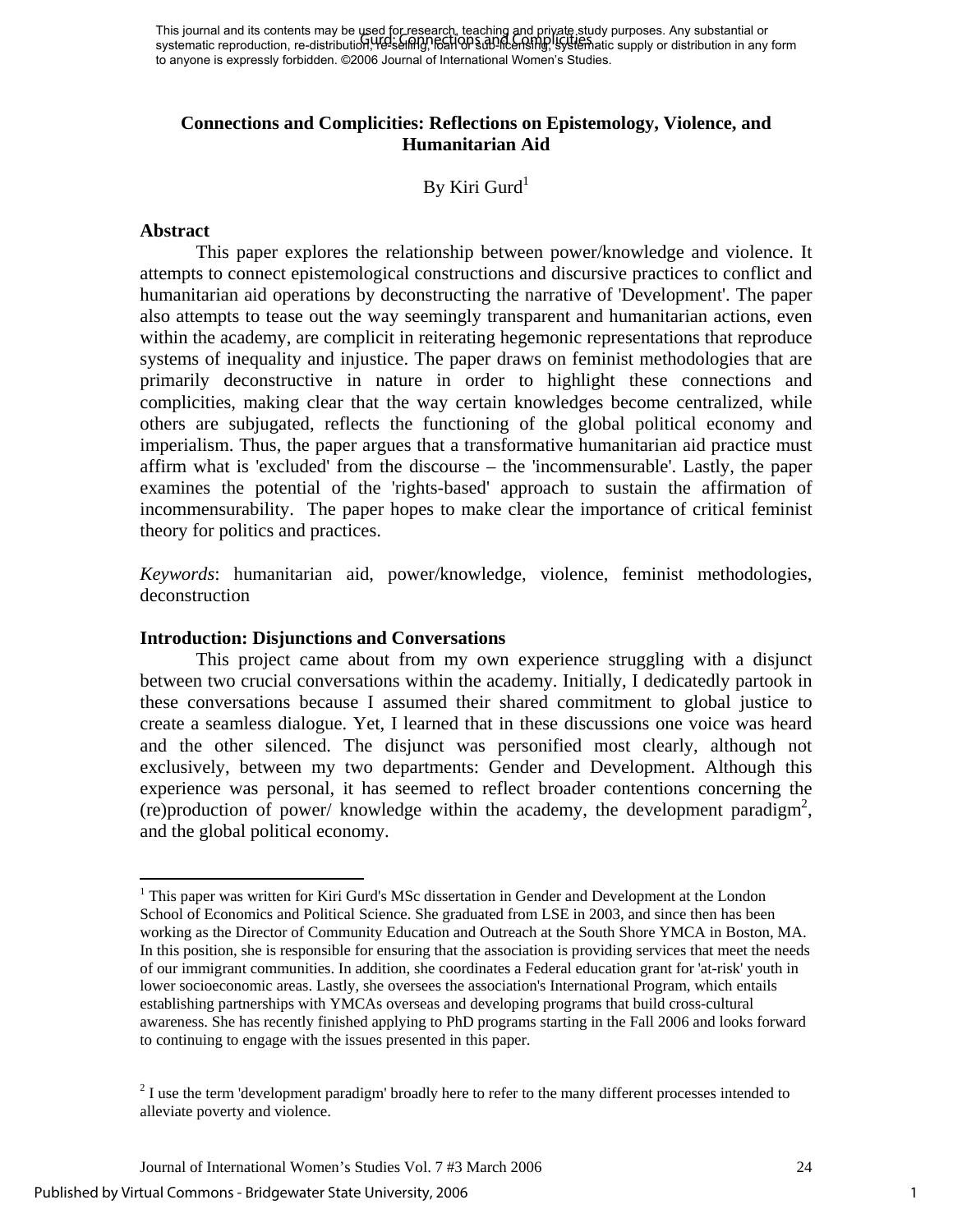In traveling, both theoretically between the literatures and physically between the classrooms, I found that the construction of my 'Development curriculums' – the contributions included and excluded from the reading lists and lectures – worked to silence particular discussions, deafening the seminar exchanges to voices of resistance, recycling mimetic analyses and thus closing any thresholds for transformation. The experience made clear that even within the spaces of such a prestigious academy, hegemony worked to determine what there was to know. My particular interest, and subsequent research, in complex emergencies and humanitarian  $\text{aid}^3$  $\text{aid}^3$  made this pedagogical functioning alarmingly violent, bringing me to think quite critically about the type of intellectual economy that was circulating and its relationship to conflict.

Humanitarian Aid has been, and continues to be, extensively critiqued. Such work has been unquestioningly valuable, initiating both a vital interrogation of the premises, assumptions and ethics of humanitarian aid, and humanitarianism in general, as well as a comprehensive gutting of institutional policies, practices, and outcomes. However, epistemological analyses, central in contemporary gender theory, that deconstruct the production and impact of knowledge in relation to the global economy, development, and violence rarely appear in conversation. More specifically, recent feminist scholarship has drawn on conversations in postcolonial, legal, deconstructive and psychoanalytic theories to highlight how particular knowledges get legitimized and naturalized while o/Other knowledges get subjugated, dismissed and appropriated. The ways in which this appropriation informs the formulation of the Self and Other is thus connected to social injustice and conflict. Despite the relevance of these insights to development theory and practice, the analyses are either made absent from the debate, charged as impractical, impenetrable and elitist, or subsumed under another weekly topic, often 'Gender and Household Economics'.

In this way, the disjunct in conversation between my two departments seemed symptomatic of the way liberal politics, in general, 'accommodates' that which is 'different'/ other (Schutte, 2000): either by oppositionally relegating it to the 'outside' and therein solidifying the 'inside'; or, by appropriating it in order to make it the same. In either case, there is an oppositional staging that essentializes differences. Such oppositional functioning is at the heart of discussions surrounding humanitarian aid, creating an endless series of debates concerning its provision: whether it is philanthropic or political, universal or particular, and recently, whether aid is good or bad. This oppositional staging ignores how such binaries work to obfuscate the way power is exercised within and throughout each of these concepts, and thus the way discursive constructions govern material conditions. Therefore, the disjunct in conversation between my two departments seemed a part of a larger political breakdown, namely the (dis)connection between discursive and material violence.

The failure of the development discipline to acknowledge the role of discourse and epistemology, both in and of the classroom, results in a failure of those within the

 $\overline{a}$ 

<span id="page-2-0"></span> $3$ This paper discusses 'humanitarian aid' in relation to extreme conflict situations, but the term is used broadly here to refer to the many processes that constitute the practice, such as emergency relief, post-war reconstruction, peacekeeping, etc. The purpose here is not to suggest that particular responsibilities or actions are not associated with each of these processes but more they are all parts of the same institution. In addition, while this paper acknowledges that humanitarian has taken place within national borders (and continues to do so), the primary concern here is humanitarian aid's North/ South (See note 3 for a definition of a North/ South) relationship.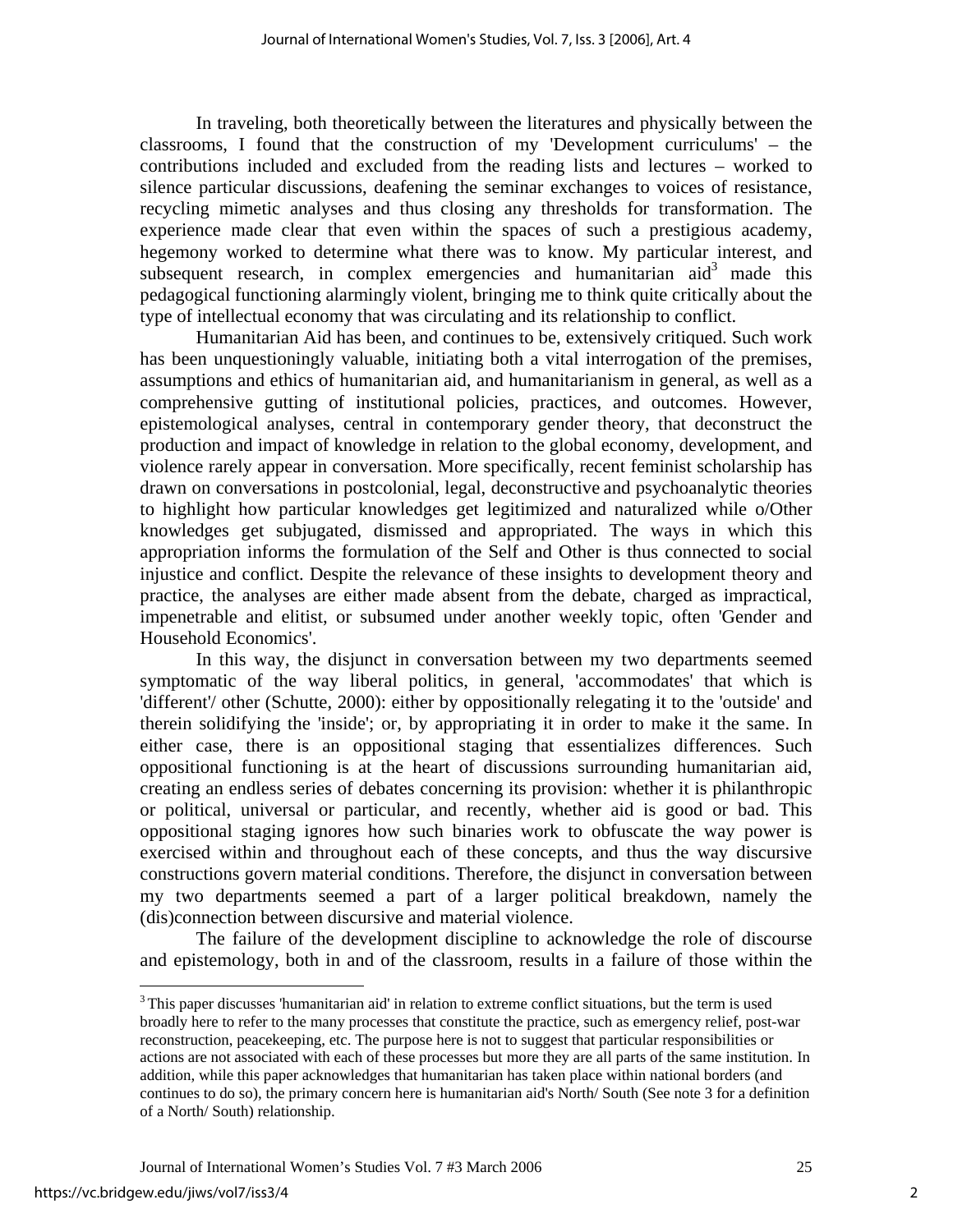development system (practitioners, students, policy makers) to interrogate the processes by which their own identity and experience is being constructed by, and is a part of, transnational processes. This lack of self-reflexivity erases the conditions of power by which certain knowledges become centralized, seen as self-evident truths, and O/others are excluded, registering as irrational or incomprehensible (impractical; impenetrable). The way hegemony is legitimized and naturalized thus goes unrecognized and is further reinforced. In this way, pedagogy plays a key role in normalizing the alliance between inequality and humanitarian pursuits (Spivak 2003). Excluding what appears as incomprehensible, or other, has also worked to fuel conflict. The common practice of labeling genocides as 'unimaginable' or 'insane' removes violence from the 'human realm' and inhibits a thorough interrogation of the rational causes of conflict (Keen 2005). This exclusion also enables local actors to operate under a cover of, supposed, 'incomprehensible' violence and international actors to justify parsimony and inaction (Keen 2005). Lastly, analyses attempting to understand and explain the causes of violence have shown that it is often the very act of being excluded - from development, from peace treaties, from 'democratic' reconstruction – that has caused violence<sup>4.</sup>

This paper attempts to demonstrate that this disjunct between discourse and practice has the effect of reifying the same set of hegemonic relations, both local and global, that initially created the conflict. In other words, within the arena of humanitarian aid, the on-going staging of oppositions is not just an intellectual debate but a very real 'crime against humanity' that costs and kills lives: the 'violence of the episteme' (Spivak 1988) materialized into an insidious and incessant reoccurring of genocides. Thus, the experience of personal disjunction between my departments is a reflection of the ways in which oppression operates.

This paper also hopes to make clear that if humanitarian aid is to assist in peace, it cannot dismiss or silence what may seem incomprehensible. Rather, I argue here that it is precisely that which is most often excluded - the moment when knowledge does not register seamlessly - that can lead towards new strategies, relationships, and social structures. In this way, as I see it, a large part of the project for cross-cultural workers concerned with peace and social justice is to take seriously our relationship with the Other, within and outside ourselves. I am not suggesting to simply 'include women' and 'the voices of the poor', a romanticization with the subaltern or cultural relativism - although these moves can have strategic importance -- but rather to recognize the alterity in everything and to affirm what is incommensurable.

The affirmation of incommensurability refuses to exclude or appropriate that which is Other but rather positions the Self relationally so that to be human is 'to be intended towards the other' (Spivak 1999: 46). To be repositioned relationally disrupts Self/ Other binaries so that imperatives are 're-imagined as the responsibility of being human' (Spivak 1999: 46). Humanitarian aid is thus no longer a question of choice, as in Should we provide Aid? But as a matter of ethical responsibility, in which we ask: How can we best act to promote just relations (Edkins 1996)?

 This essay explores the relationships among discursive and material violence and the affirmation of incommensurability in relation to humanitarian aid. To do this, I draw on feminist methodologies that are primarily deconstructive in nature and which take as

<u>.</u>

<span id="page-3-0"></span><sup>4</sup> Keen 2005; Gilligan 1999; Scheper-Hughes 1999

Journal of International Women's Studies Vol. 7 #3 March 2006 26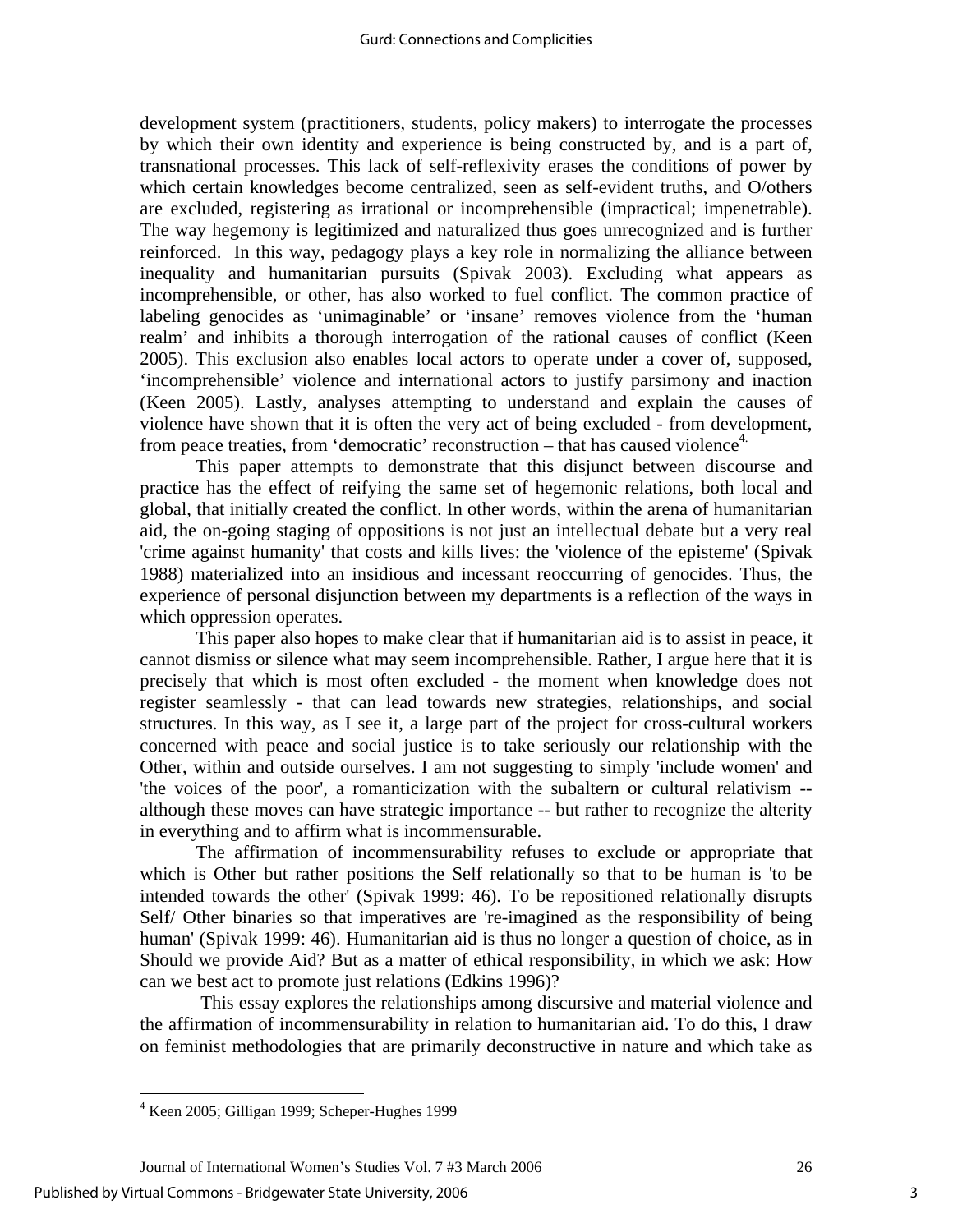priority the experience of Western<sup>[5](#page-4-0)</sup> colonialism and its contemporary effects. In using these methodologies, I hope to make clear the role of deconstruction in relation to politics and practice or, more broadly, the meaning of epistemology and theory for grounded intervention. In this way, I try to sustain, simultaneously, the two conversations between my departments in order to 'think through' approaches of 'knowing' that affirm that which is excluded or repressed but which is always there: the 'incommensurable'. Lastly, it is important for me to note that I do not assume, in writing this paper, that I have rendered transparent my own investment, implication, and complicity in these ways of understanding the world.

Section I of this paper provides an overview of the current context and content of humanitarian aid by looking at a few examples of relief operations. My intention is to briefly summarize the contemporary debate over 'good' and 'bad' aid. Section II provides a broad overview of deconstructive theory in order to apply it to the narrative of humanitarian aid and to demonstrate how power/knowledge functions. I then argue for the affirmation of the incommensurable. Section III takes the main theoretical tenets of the analysis to explore the advantages and disadvantages of the leading framework for humanitarian aid work, namely the rights-based approach to complex emergencies. My intention is to interrogate the transformative potential of the rights-based approach.

#### **Section I**: **An Overview of Humanitarian Aid**

The doctrine of 'humanitarianism' rests on the principles of philanthropy and neutrality in relation to an unquestioned value in preserving human life (Slim 1997; 2002). Humanitarian aid specifically was born from a commitment to practice these principles within disaster zones around the world, initiating a doctrine of obligation to help even those 'to whom we are unrelated by birth or citizenship, race or geographic proximity' (Ignatieff 1998: 12) and to make 'no distinction between good and bad wars, between just and unjust war causes, or even between aggressors and innocents' (Fox, 2001).

 In the years since the Cold War, the principle of humanitarian aid has both been called upon and challenged. Since then, a new global politics has emerged characterized by, what is termed, 'globalization'. Globalization refers to 'a process (or set of processes) which embodies a transformation in the *spatial* organization of social relations and transactions, expressed in transcontinental or interregional flows and networks of activity, interaction and power' (Held and McGrew, et al. 1999). In short, globalization can be understood as the growing interconnectedness and integration of the world's economies, cultures, and politics<sup>6</sup>. Furthermore, within this globalized context, a proliferation of socalled 'new wars' (Kaldor 1999) has emerged. These new wars have been mostly intrastate, the majority of which have taken place in the Third World, and have markedly

 $\overline{a}$ 

<span id="page-4-0"></span><sup>&</sup>lt;sup>5</sup> The terms 'First World', 'North', 'Western', 'developed' and 'Third World', 'South' 'undeveloped' are used here to distinguish between affluent, privileged nations and economically and politically marginalized nations (Mohanty, 2003: 226). These are broad terms that are highly problematic and overly homogenize whatever population in which they refer. However, they are used commonly within the literature I am referring to and therefore are both necessary and useful 6

<span id="page-4-1"></span> $6$  I have tried here to provide an impartial definition of globalization. However, it is an implicit part of the argument of this paper that globalization is complicit in reinforcing and producing worldwide inequality and violence.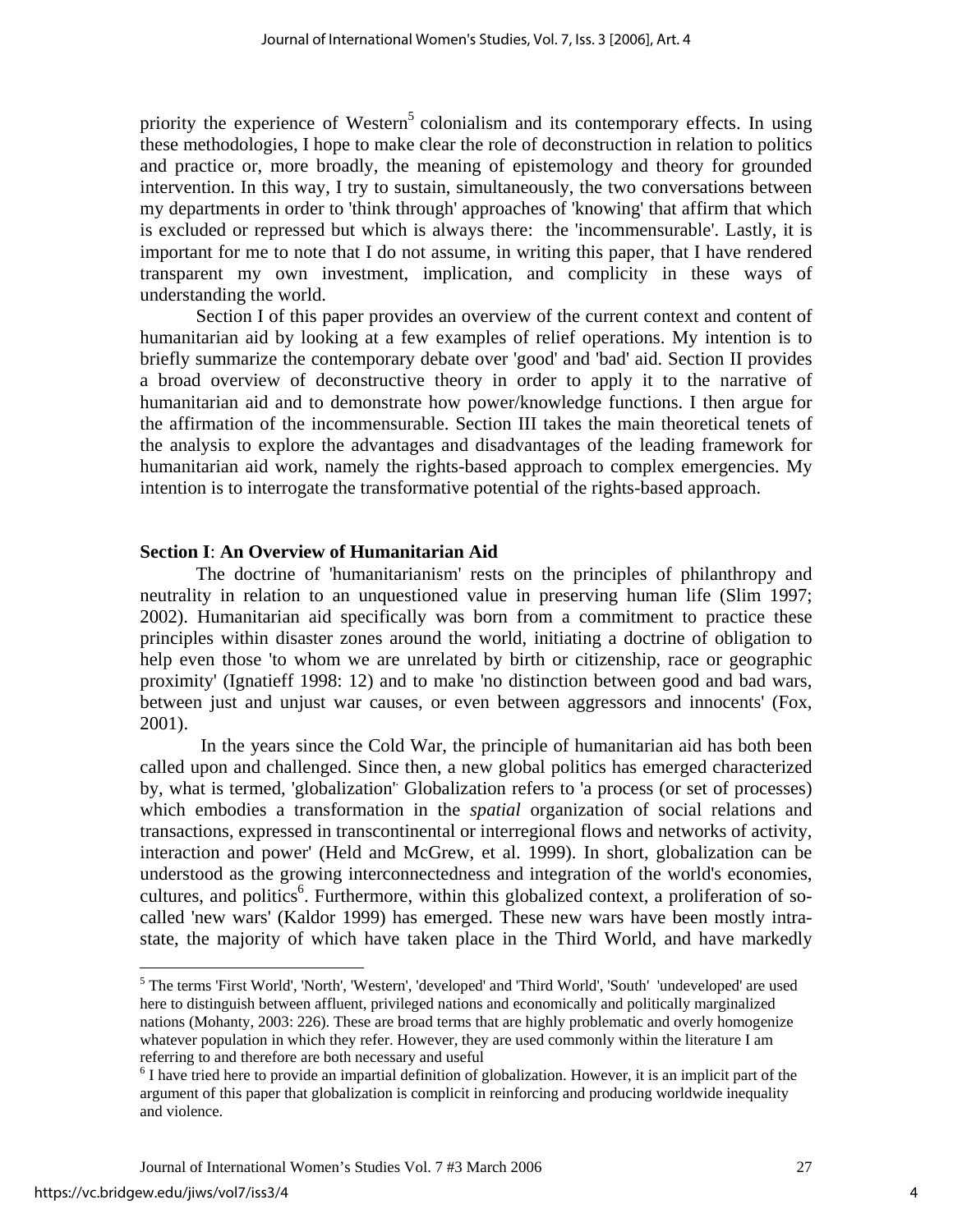different characteristics then pre- Cold-War conflicts (Turton 1997). Specifically, within these internal wars, civilians are not only innocent victims but the objective target of violence. Such violence is carried out in immediate physical confrontation with friends, neighbors, and even relatives (Turton 1997) and results in a perpetual threat of terror that is then used to manipulate and command both the physical and psychological lives of civilians (Summerfield 1996). This form of warfare strategically destroys people's entire social world so that the institutions and social networks that are normally appealed to in times of distress are not capable of providing any aid. Consequently, the philanthropic tenet of humanitarianism has been called upon not only for 'assistance' but 'for the future of life on the planet' (Ignatieff 1998: 20).

 Correspondingly, humanitarian aid has shifted from responding primarily to 'natural disasters', such as cyclones and droughts to 'complex emergencies'. The term was coined in the late 1980s but has become increasingly used to make clear the political complexity of 'new wars', as Mark Duffield (1994:38) states:

So-called complex emergencies are essentially political in nature: they are protracted political crises resulting from sectarian or predatory indigenous responses to socioeconomic stress and marginalization. Unlike natural disasters, complex emergencies have a singular ability to erode or destroy the cultural, civil, political and economic integrity of established societies... (Duffield 1994: 38).

Humanitarian aid's engagement with complex emergencies has created a 'new era of humanitarianism' (Duffield 1994), characterized by an increased involvement in the heat of war, a proliferation of aid professionals and agencies, and a series of legal and ethical principles. Despite the necessity in which this new humanitarianism seemed to be born, it has nevertheless provoked much critique, which has come to shape both the discourse and practice of humanitarian aid.

 The critiques claim that within complex emergencies, humanitarianism – in the form of food, supplies, trauma relief, publicity, and language - can become a manipulable resource for local and international actors to fulfill their self-interests. As a result, aid operations often incur harmful consequences, such as: the buttressing of perpetrating regimes, the delaying of aid to where it is most needed, the dismissal of local healing strategies, and the disabling of political accountability<sup>[7](#page-5-0)</sup>.

The 'famine' in Ethiopia in the 1980s empirically illustrates the argument. Critics have argued that despite the fact that the Ethiopian government was strategically provoking a famine in order to starve its opponents and hide the war under the pretense of food shortage, international aid agencies aligned methods of assistance with the requests of the government. These methods secured funds from government donors, who – for geopolitical reasons - refused to condemn the government (De Waal 1997). As a result, much of the relief aid was consigned to government militia and withheld from the areas of people who needed it most. In addition, critics claim that by deferring to the government and remaining 'neutral' (or silent) about the large scale abuses they were witnessing, humanitarian aid agencies worked to pacify the conflict and create a diplomatic vacuum which, ultimately, allowed the government national and international impunity (De Waal 1997). Critics also argue that the social and political initiatives of the

<span id="page-5-0"></span><sup>&</sup>lt;u>.</u>  $<sup>7</sup>$  See (Keen 1994; De Waal 1997; Duffield 1994b).</sup>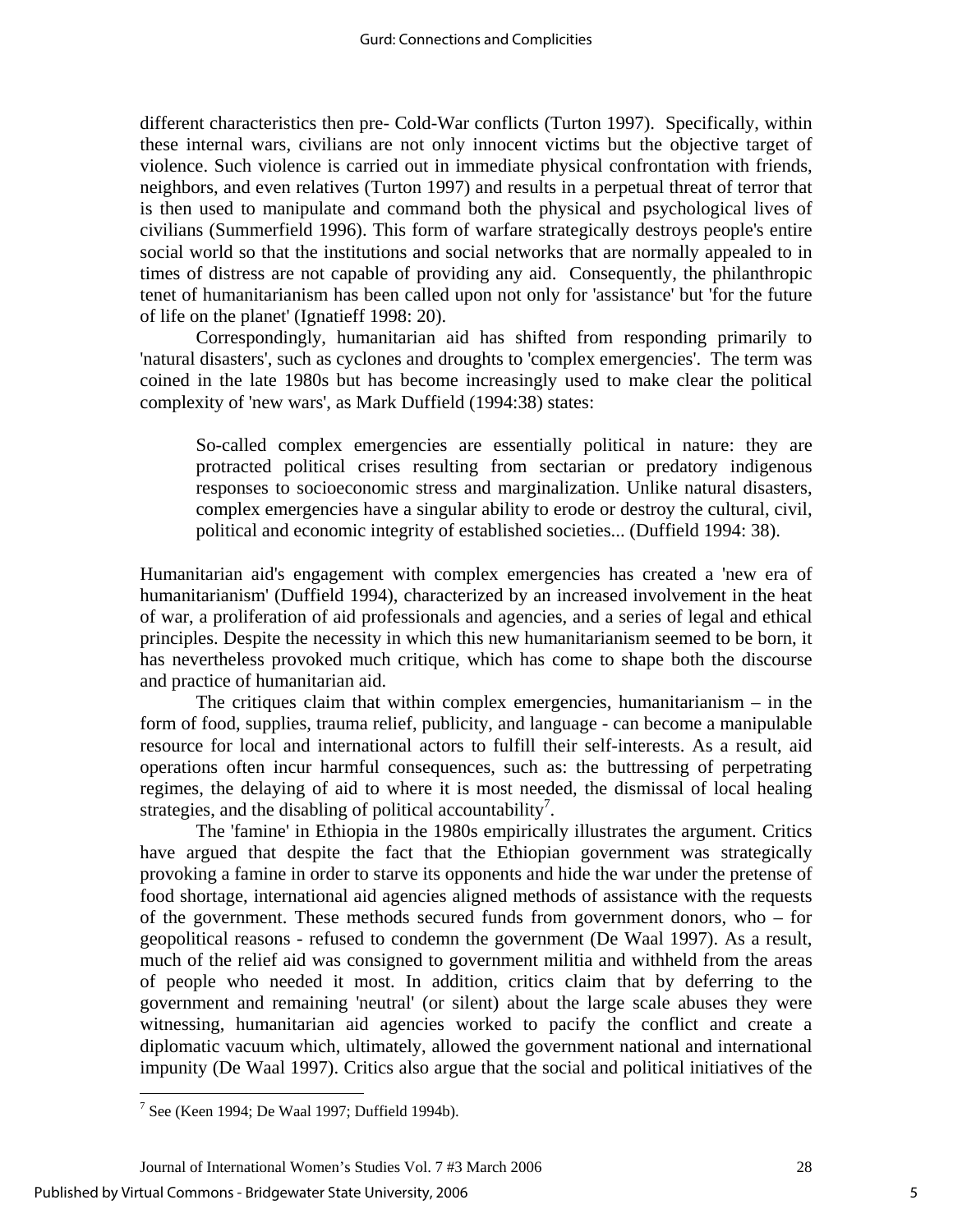rebel opposition group, Tigrayan People's Liberation Front (TPLF), were effective in feeding, aiding, and, generally, stabilizing devastated areas but were ignored in deference to organizational priorities. Consequently, the TPLF's innovative and successful strategies have gone unacknowledged and marginalized from the wider humanitarian effort.

 . The 'trauma relief' operation during the aftermath of the genocide in the former Yugoslavia also makes clear some of the negative consequence so aid. Critics assert that Western relief agencies prioritized their own agendas and therein dismissed local responses and recovery strategies (Summerfield 1996). As a result, the humanitarian effort exacerbated harms and inhibited healing (Summerfield 1996). In this case, the psycho-social trauma model's methodologies of counseling, symptom evaluation, and 'needs assessment', for example, added to feelings of loss of control, alienation and fear (Summerfield 1996) but under the banner of humanitarianism such methodologies went unchallenged and maintained legitimacy.

 Lastly, critics argue that this 'new humanitarianism' has spread a culture and language that conflates humanitarianism and impunity (Sorensen 2002), greatly affecting the success of long-term reconstruction processes. Jennifer Schirmer (1999) discusses this form of cooption in relation to the peace processes after the Guatemalan conflict. Schirmer argues that the military 'has learned to loot the vocabulary of human rights and democracy for the purpose of crafting a unique state of civil-military governance' (1999: 93). In this way, the military has been able to appease international peace accords and the 'international humanitarian' (Duffield 2001) in general, while still maintaining coercive and violent control of the population.

The critiques demonstrate that humanitarian aid can have negative political, economic, and social ramifications. The argument illustrates aid's inevitable political involvement and challenges the very premise of humanitarianism. The acknowledgment that aid could have a dark side has created a certain amount of moral unease among policy and field workers alike and has initiated a debate within the international community over both the ethical nature and the material pragmatics of 'good' and 'bad' aid (Slim1997). This debate has sparked aid agencies to redefine, refine, standardize, and technologize their moral and ethical principles into aid programs that 'Do No Harm' (Anderson 1996). It is these debates and corresponding programs that form the current context and content of humanitarian aid discourse and practice.

# **Section II: Deconstruction and Affirmation**

In general, deconstructive analyses maintain a disbelief towards metanarratives (Lyotard: 1984). The argument asserts that metanarratives, such as liberalism and Marxism, are fictions of the modern era whose assumptions of modernity and progress, reason and Enlightenment, need to be questioned. In this way, metanarratives are no longer 'truths' but privileged discourses (Parpart: 1995). For Michel Foucault, discourse is a historically, socially and institutionally specific structure of statements, terms, categories and beliefs (Scott 1988: 36). Furthermore, discourses are the sites where meanings are contested and power relations are determined, and the ability to control this meaning and knowledge is the key to exercising power in society (Foucault: 1980). For Foucault, power and knowledge are inseparable (Diamond and Quinby 1988: xxii). The analyses work to expose the discriminatory ways that discourses function and call for a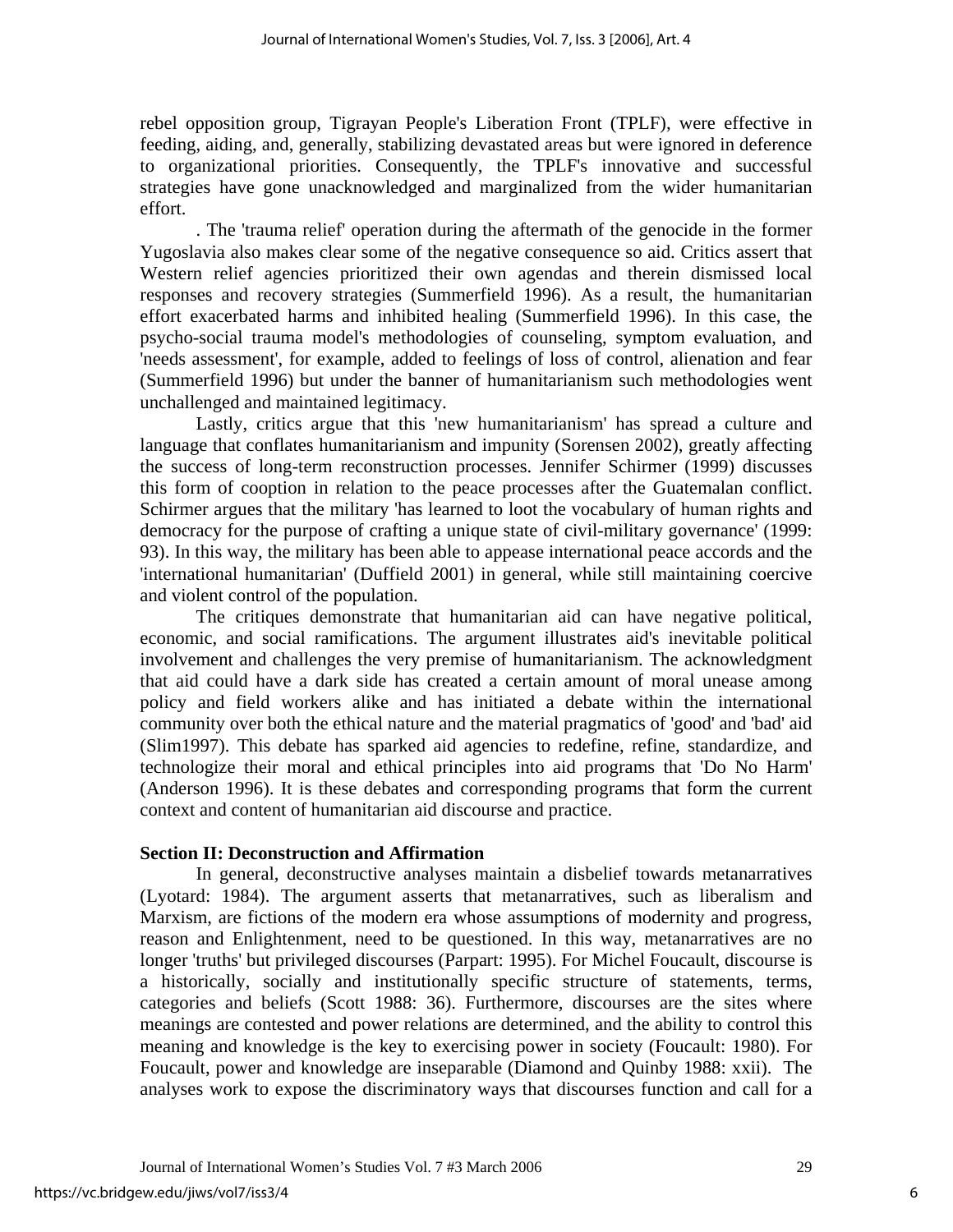deconstruction of the relationship between discourse, knowledge, and power.

Jacques Derrida takes up such a deconstruction and emphasizes the power dynamic in binary opposites. He points to the predominance of binary opposites in Western discourse such as truth/ falsity, reason/emotion, peace/war whereby the first term is deemed superior to the second and yet it is defined by, and thus reliant on, its opposite (Derrida 1976). Derrida extends this understanding to a notion of 'drawing boundaries'. Necessarily, in drawing boundaries, there is an 'inside' and 'outside', the assumption being that the inside (included) is superior and the outside (excluded) inconsequential. Derrida questions this dichotomy. He argues that the inside is constitutionally defined and created by the existence of the outside, and so the outside is of necessity and certainly consequential (Derrida: 1992). In taking these insights to humanitarian aid, the ways in which power and knowledge function to maintain hegemony and create violence becomes clearer.

 The discourse of humanitarian aid begins with a crisis in the international order. In this post-cold war story, ethnic, religious and political fragmentation, unprecedented levels of conflict, and ruthless dictators within the rogue states of the Third World threaten the established liberal order. This threat then requires Western 'aid,' necessary for 'the rescue of huge numbers of the world's people' (Orford 1999: 692). The story works to represent the West as the guarantors of progressive values such as security, freedom, and peace and, in opposition, the Third world as the symbol of poverty, violence, and helplessness. Correspondingly, the narrative constructs the identity of those in the West as heroic saviours and those of the Third World as either powerless, passive victims (usually women or children) or savage, irrational barbarians (Orford 1999: 697). These constructions can be traced back to the period of colonialism, in which the White colonizer represented civility, rationality and righteousness. The black 'colonized', the Other, represented opposite values that therefore required the impartation of civility and reform (Orford 1999). In both narratives, the necessity of intervention is naturalized and legitimized.

 Humanitarian aid is thus not a neutral story of benevolent assistance. Rather, it is an imperial discourse of liberal modernity, in which its production and deployment has profound political, economic, and cultural effects and results in concrete practices of thinking and acting through which imperialism is incessantly reinforced (Escobar 1995). The empirical examples noted above helps make clear the ways this discourse impacts material conditions.

 In the case of Ethiopia, the legacy of the inferior 'other' underpinning humanitarian aid may have helped the government to conceal, and therein continue, its war. By manipulating the representations of Third World 'underdevelopment' the government was able to mobilize an unprecedented amount of international assistance (agencies; funds; media) and hijack the publicity and supplies for its own political objectives. In addition, the representation of the Third World as passive and helpless may have contributed to the international community's dismissal of the politically and socially astute indigenous relief operations organized by the TPLF (De Waal 1997). Furthermore, by ignoring the strategies of the TPLF, the aid narrative was reinforced: the Western aid operations were considered necessary and heralded as heroic and the image of the Third world as helpless and inferior was re-inscribed.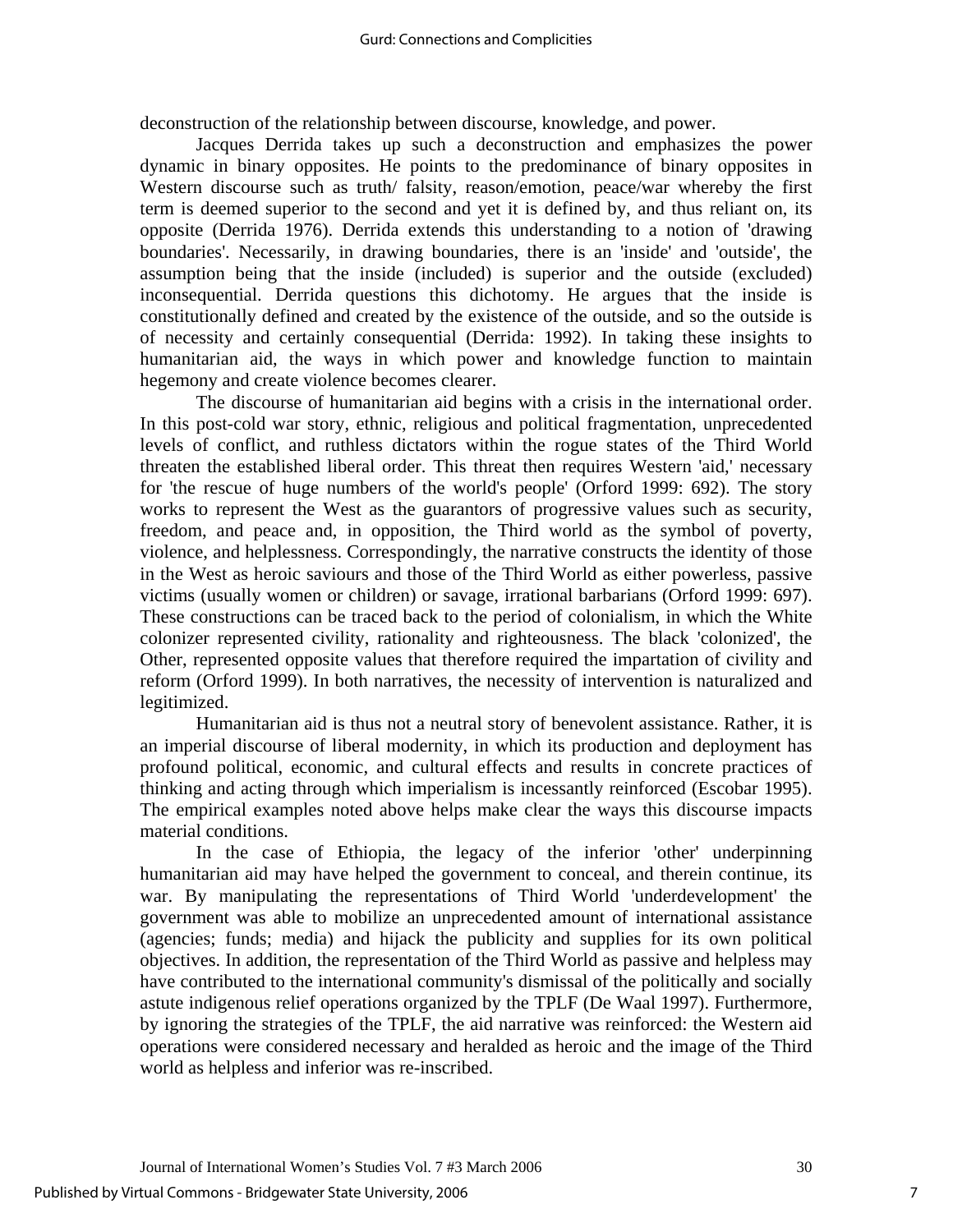The problematics of Western psycho-social trauma relief provides another example of the way particular representations work to create practices that have harmful consequences. Again here, the narrative of underdevelopment may work to justify and legitimize the universal application of Western trauma methodologies and the subsequent  $d$ ismissal of local healing strategies. Furthermore, critics<sup>[8](#page-8-0)</sup> argue that excluding these strategies worsens and prolongs distress, fueling hatred and resentment and laying the emotional and psychological foundations for violent retribution (Gilligan 1999).

 The analysis highlights the way the narrative of humanitarian aid constructs representations that reify unequal power relations and, therefore, elucidates the connection between discursive and material violence. In addition, the analysis is a necessary deconstruction of the discursive oppositional binaries that obfuscates alterity. The argument demonstrates that this liberal metanarrative is constructed upon an imperial understanding that attributes the North with certain positive, progressive characteristics and the South with inferior, primitive ones. In this way, the North is deemed superior and the South inferior and the North/ South power binary made explicit. Following Derrida's understanding of binaries, such an oppositional positioning works to erase the ways the superiority of the North is dependant upon the inferiority of the South. Orford makes this erasure clear in the context of today's global economy:

Those who celebrate the age of globalization 'actively forget' the extent to which access to the bodies, labor and resources of people in states subject to monetary intervention is the condition of the prosperous lifestyles...In turn, the exploitation of the suffering of people in civil wars or famines enriches global media corporations and their shareholder...The attempts to disavow this leads to more violence (2002: 287-90).

The quote explains the ways in which the coercive action undertaken to maintain this positioning, namely the exploitation and control of people and resources in developing states, becomes hidden (Orford 2002). This discursive oppositional staging also masks the ways that western political foreign alliances, policies and practices often counter the democratic and humanitarian values that they claim to personify and that afford them their 'superior' status. Uma Narayan (2000) explains:

Political rhetoric that polarizes Western and Non-western values risks obscuring the degree to which economic and political agendas, carried out in collaboration between particular Western and Third World elites, work to erode the rights and quality of life for many citizens in both Western and Third World contexts. Such polarization detracts attention from real-politik-driven collaborations that result in Western economic and military support for brutal and undemocratic Third World regimes (Narayan 2000:93).

Narayan highlights the way in which the 'Western' and 'Non-Western' discursive binary ignores internal contestations and contradictions. In this way, the North/ South binary is

 $\overline{a}$ 

<span id="page-8-0"></span><sup>8</sup> See Gibbs 1997; Summerfield 1996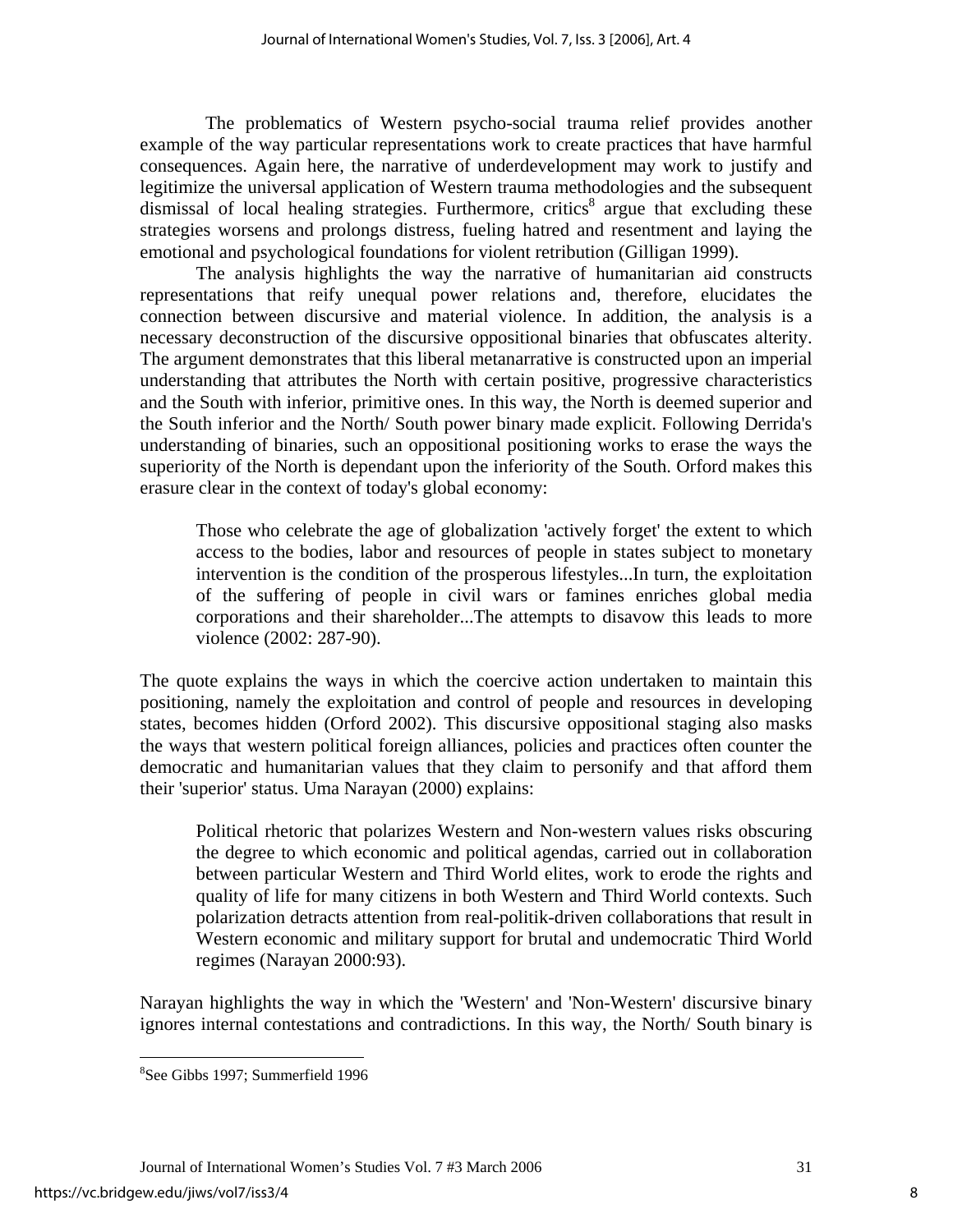not essential or self-evident but a particular political articulation that strategically and selectively depicts the North and South in ways that maintains unequal power relations.

 Humanitarian aid as a liberal modern discourse is positioned within the 'center'. Complex emergencies, in so much as they are represented as endemic to the Third World and as not connected to the practices of the North, are relegated to the 'outside'. As discussed above, it is the repression or negation of the 'outside' that enables the positive and superior position of the 'inside' to be maintained. Complex emergencies, therefore, are simply obstacles on the road to liberal modernization (Edkins 2000: 167).

The critiques noted above worked to undermine this positioning by highlighting the ways humanitarian aid is implicated in situations of conflict by fueling conflict, subverting local strategies, and undermining political accountability. In this way, the critiques worked against the established representations of the North/ South binary and place humanitarian aid on the outside, displacing it from its exalted position (Edkins 2000). Such an analysis was an important attempt to repoliticize aid, drawing it out from its philanthropic roots and placing it within discussions of geopolitical economy.

However, the transformative potential of the critiques fail in so much that the conclusion of their analysis only reverses the binary, in which aid becomes not the *solution* to the conflict but the *cause*:

The conclusion is that not only does international emergency intervention and aid *not solve the problem* of famine: aid, through the mechanisms of power and control that it enables to operate, *produces* famineYThis is a situation of inversion: where aid is no longer the *remedy*, aid is the *cause* (Edkins 2000: 146).

Jenny Edkins explains here that the critics' conclusion that aid produces famine (or conflict) does not disrupt the binary – the imperial logic underlying the discursive oppositions remains intact  $-$  it simply switches the positions. In this way, the critiques have done little to provide a challenge to the discourse and practice of humanitarian aid: whether aid is positioned as the 'inside' or 'outside', the way that it is implicated in epistemic violence is dismissed and/or suppressed (Edkins 2003).

 Alternatively, the practice of humanitarian aid should be seen as neither the cause nor the solution (good nor bad); whether it solves or exacerbates the crisis is impossible to know (Edkins 2000: 147). In Derridean terms, such an impossibility is an example of the 'double contradictory imperative' (1992: 72): on the one hand, aid must be given humanitarian assistance cannot be withheld from those who are suffering; on the other hand, humanitarian aid must be withheld - aid is contributing to the crisis. This insight acknowledges that political engagements are not about determined, right or wrong, good or bad choices, as is purported by modern discourse. Rather, politics is an engagement with that which is beyond the binary: the incommensurable. This understanding can inform a more transformative practice of humanitarian aid.

 A transformative practice begins, not with a reversal of binaries but by deconstructing and affirming the never ending representational interplay between the two oppositional terms: as the 'outside' is brought into focus, it replaces or joins the inside, creating and being defined by yet another 'outside' (Derrida 1976). This abyssal relationship can never be fully grasped; there is always excess meaning or alterity in understanding (Schutte 2000: 50); a residue that is incommensurable (Schutte 2000) and that always remains 'other':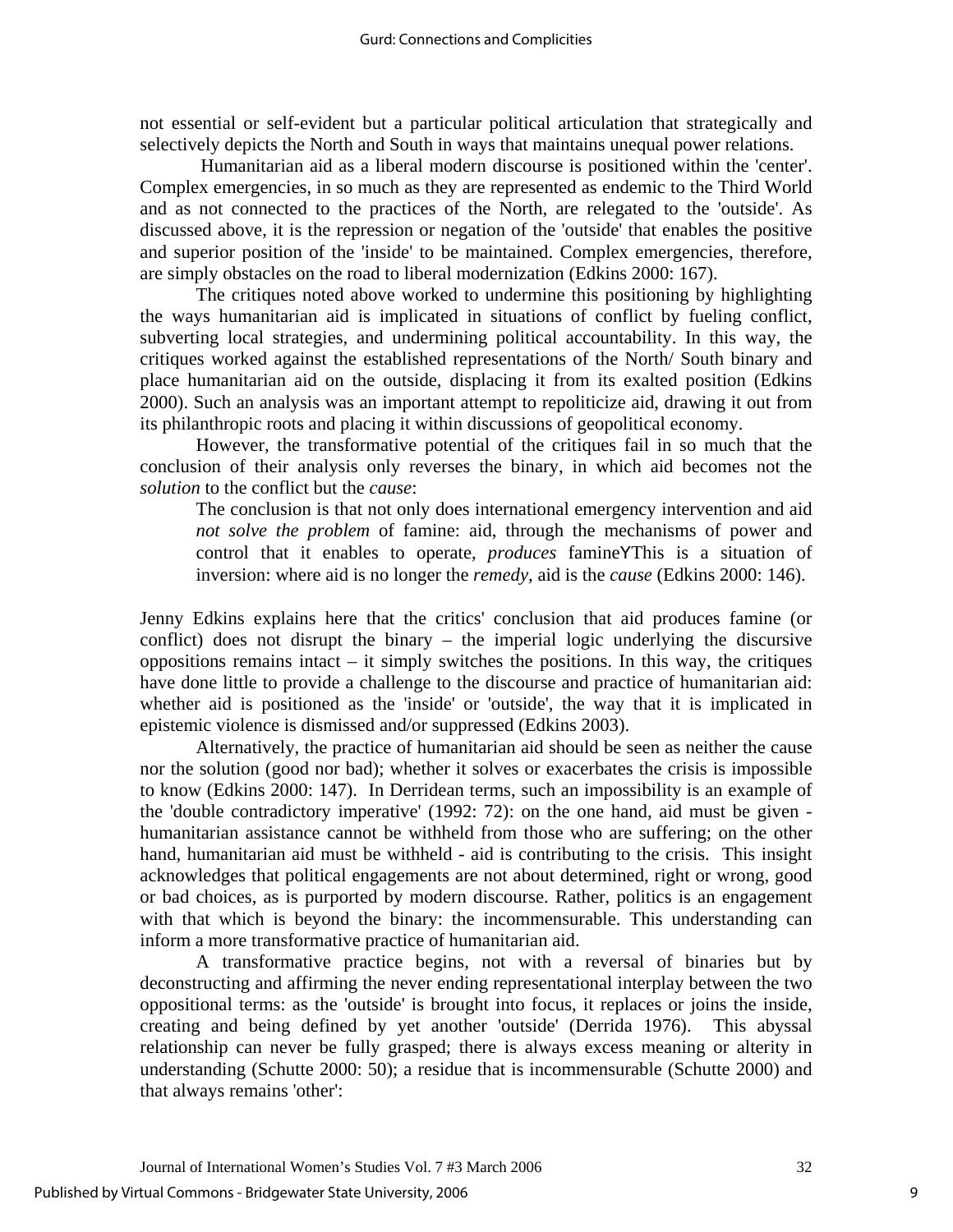Deconstruction is an affirmation of what is wholly other (tout autre), of what is unforeseeable from the present. It is an affirmation of an otherness that is always to come, as an event which exceeds calculation, rules, programs, anticipations (Biesta, 1998:2).

The affirmation of the incommensurable is not to fully understand it - the abyssal nature of it forecloses this possibility – it is a recognition of the limits of knowledge and thus an acknowledgement of the unknown, or other. Therefore, affirmation works to resist appropriating and dismissing that which registers as 'incomprehensible' by surrendering to an intimate and loving 'translation':

The task of the translator is to facilitate this love between the original and its shadow, a love that permits fraying, holds the agency of the translator and the demands of her imagined or actual audience at bay (Spivak 1993: 181).

Cultural translation is the practice of learning to 'read' and 'speak to' another, rather than listen to or speak for (Spivak 2003). Such a practice demands recognition of the 'infinite heterogeneity of culture' and thus requires meticulous attention to cultural, political, and economic differences as well as speaking positions, narrative timeframes, and consciousness within historical moments (Schutte 2000). In this way, cultural translation draws attention to the alterity present in everything and makes clear that any unitary concept in fact contains repressed or negated material (Scott 1988). In this way, cultural translation transforms our understanding of the self and other. Schutte makes clear:

These multiple and disjunctive temporalities create a displacement in the relations between self and other, allowing the recognition of alterity both inside and outside the self (Schutte 2000: 51).

Schutte explains that the practice of cultural translation demonstrates that the other is not just outside ourselves but within each of us. In this way, cultural translation demands a sense of self-reflexivity so that one 'might have to acknowledge his own split subjectivity, change his fixed way of life, welcome the stranger within, and perhaps alter his views and relations with others in ways he had not foreseen' (Schutte 2000: 54).

 Interpersonally, this self-reflexivity can work to resist 'turning the other into something like the self in order to be ethical' when the 'other' registers as incoherent or unrecognizable (Spivak 1993: 183). Such a resistance can create:

Ways of knowing far deeper than the type of thinking wherein dominant cultural speakers perceive themselves to be at the epistemic and moral center of the universe, spreading their influence outward toward other rational speakers (Schutte 2000: 55)

The affirmation of the other creates new, less oppressive relationships by resisting epistemic violence. The affirmation and translation of incommensurability may also initiate a reconceptualization of international political discourses and practices and thus a more transformative engagement with social justice. Cultural translation provides a conceptual framework in which to demonstrate not only the alterity within the self but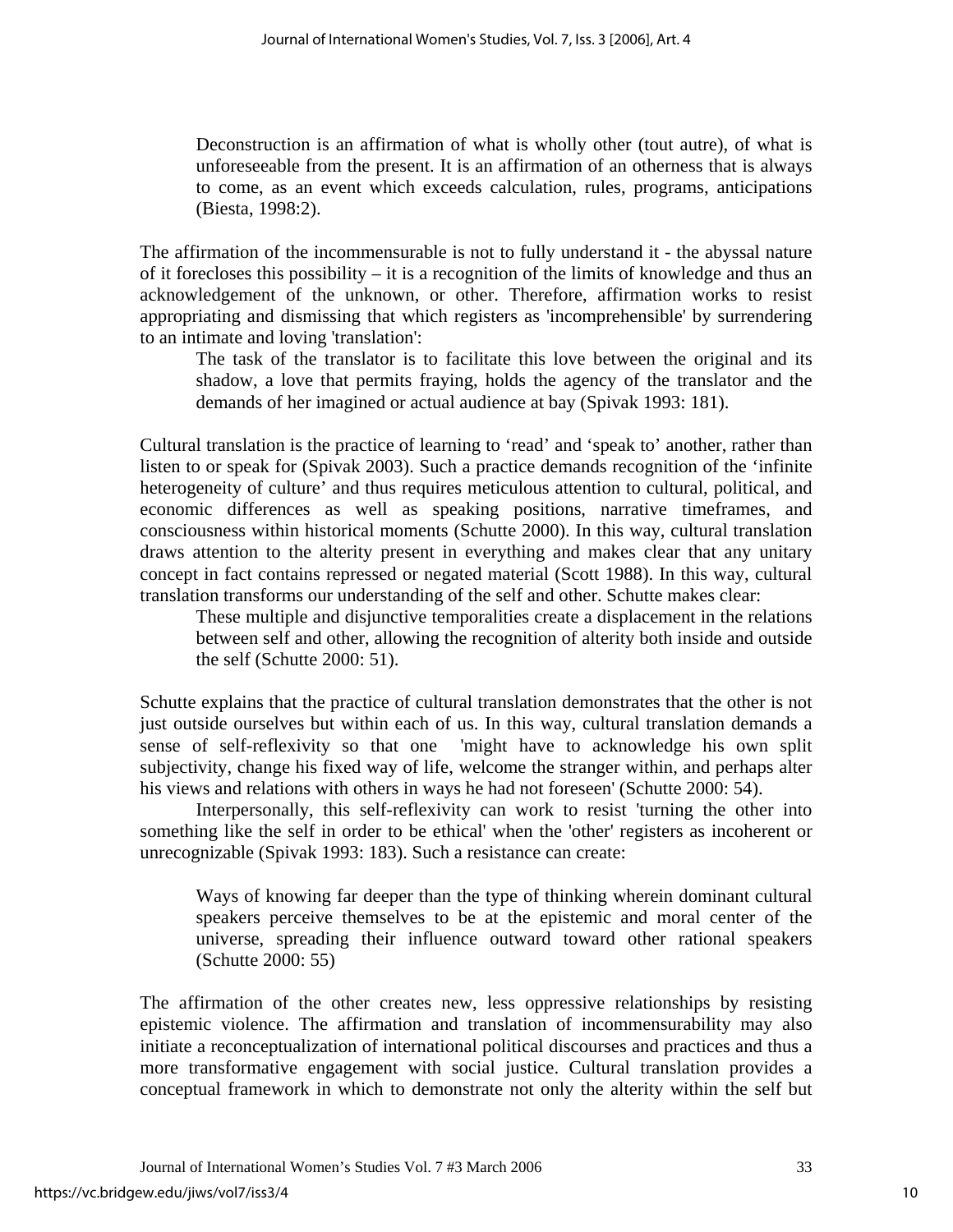how the 'pluricultural temporalities create a disjunctive tension with the linear temporality of modernity governing the identities of producers and consumers in advanced capitalist societies' (Schutte, 2000: 51). In this way, cultural translation works to uncover the hegemonic interests of the transnational global system, which conceal themselves through, supposed market transparency and 'passive' consumption, which have specific implications for those populations in the Third World:

The deceptive transparency of signs, the growing expansion of passive consumption, the recourse to loans as the concrete mechanism for maintaining consumption, the exorbitant rates of interest imposed on already subaltern population… are interconnected forms of exploitation (Schutte 2000: 61).

The work of cultural translation uncovers interconnected forms of exploitation and their implications. In the process, cultural translation maps the specific ways the global economy affects people's lives around the world. By acknowledging ruptures and translating responsibly, the conditions, both material and discursive, which sustain and threaten people lives in specific locations around the world are exposed. The outcome draws out points of commonality of how the logic of capitalism in the contemporary global arena exploits both First and Third world populations (Mohanty 1997) and how 'power and privilege are maintained by corporations, systems, operations and agendas that are by no means purely local' (Code 2000: 74). In this way, affirming and translating the incommensurable works to inform our global methods and frameworks towards dismantling, instead of reinforcing, imperial discourses and practices.

In returning to aid as incommensurable, translation has particular implications both conceptually and materially. Aid is recognized for the possibility of both its good and bad potential and, more specifically, it being philanthropic and political at the same moment. In this way, the principles of aid as altruistic and neutral are constantly being negotiated with 'the concrete conditions of its implementation, the determined limits of its representation, and the abuses of or inequalities in its application as a result of certain interests, monopolies, or existing hegemonies' (Edkins 2000: 149). For aid practitioners this is the recognition that their job consists of a relentless encountering of moral dilemmas (Slim 1997). Hugo Slim has defined moral dilemmas as 'a choice between wrongs...situations in which each possible course of action breeches some otherwise binding moral principle' (1997: 5). Slim helps to make clear that within moral dilemmas there is no 'commensurability': whatever one does will be wrong and 'will continue to be troubling rather than liberating' (1997: 6). However, while such dilemmas are inevitable in contexts of humanitarian aid in which one is present in the worst human tragedies, it should not preclude one from attempting to act ethically. For this reason, the affirmation of incommensurability implies that humanitarian aid is a responsibility to finding a way to contain in each decision the principle of philanthropy with the specificity of its political application.

Ultimately, the work of cultural translation makes clear the connections between personal, interpersonal, and international discourses and practices. These connections help clarify the relationship between classroom practices and humanitarian aid practices and how particular disjuncts in conversation are related to material violence. In this way, pedagogy, as a major site of the production of knowledge, becomes a key player in the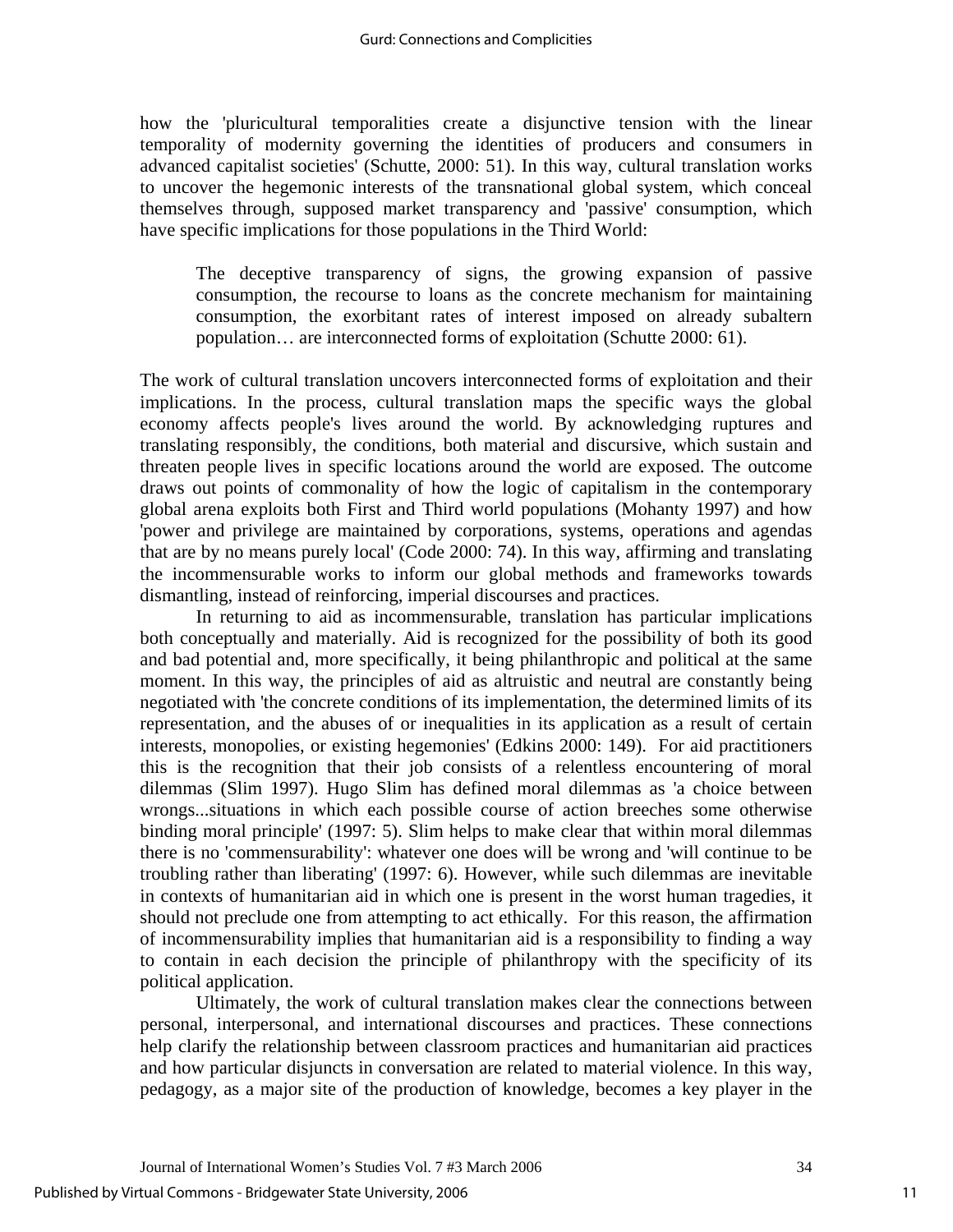global economy and systems of inequality. Therefore, in exposing the relationship between how power/ knowledge circulates and the intricate processes of exploitation, cultural translation and the affirmation of the incommensurable help to address the 'violence of the episteme' (Spivak 1988).

# **Section III: Sustaining the Incommensurable**

Returning to the concrete practices of humanitarian aid, the question is raised as to whether a humanitarian aid framework can practice cultural translation. The framework must be able to recognize multi-spatial, trans-historical and economic relations that would; one, expose hegemonic discourses and destabilize binaries; second, affirm the incommensurable; third, translate cross-cultural disjunctions. By taking these tenets to the current dominant framework for humanitarian aid, namely the rights based approach (Morago-Nicholas, 2000), the transformative and dangerous potentials of the framework are elucidated.

 The rights based approach to humanitarian aid rests on a particular understanding that conflicts emerge as a result of the denial and/or violation of human rights. The approach considers human rights to be founded upon the principle of equality, understood as a social contract to ensure that each individual has *equal* capabilities and freedoms 'to live a life one has reason to value' (Sen 1999). In this way, human rights are seen as claims to a set of social arrangements, norms, institutions, laws and an enabling economic environment that can best secure the enjoyment of these rights (Elson 2002: 1). Correspondingly, human rights approaches attempt to secure such social arrangements and are therefore an explicit engagement with political structures of power (Slim 2002).

 Broadly, the rights-based approach's shift away from philanthropy and towards a political position means humanitarian aid is not solely concerned with saving lives but with conflict management, peace building, and justice (Fox 2001). In this way, the approach attempts to focus not only on long term goals that address structural power dynamics. Correspondingly, an analysis of power emerges as a central component to the rights-based approach (Morago-Nicholas, 2000:3). The rights-based approach believes that such an analysis brings awareness concerning the complex and diverse ways that rights are curtailed within different social arrangements by raising important questions, such as:

Who defines the nature and scope of the relations both within the group and between members and non-members of the group? What are the formal and informal instruments of regulation of such relationships? What are the existing patterns and causes of inequality, exclusion and vulnerability? Who are the winners and losers resulting from the interplay of such patterns and causes (Morago-Nicolas, 2000: 1)?

The approach asserts that the questioning of power relations provides valuable information as to how to decrease violence and promote peace. For example, the rights approach asserts that such awareness informs on the ways the unequal distribution of material resources can cause or exacerbate conflicts. Following, the approach's overall mandate in distributing food and supplies asserts a commitment that attempts to move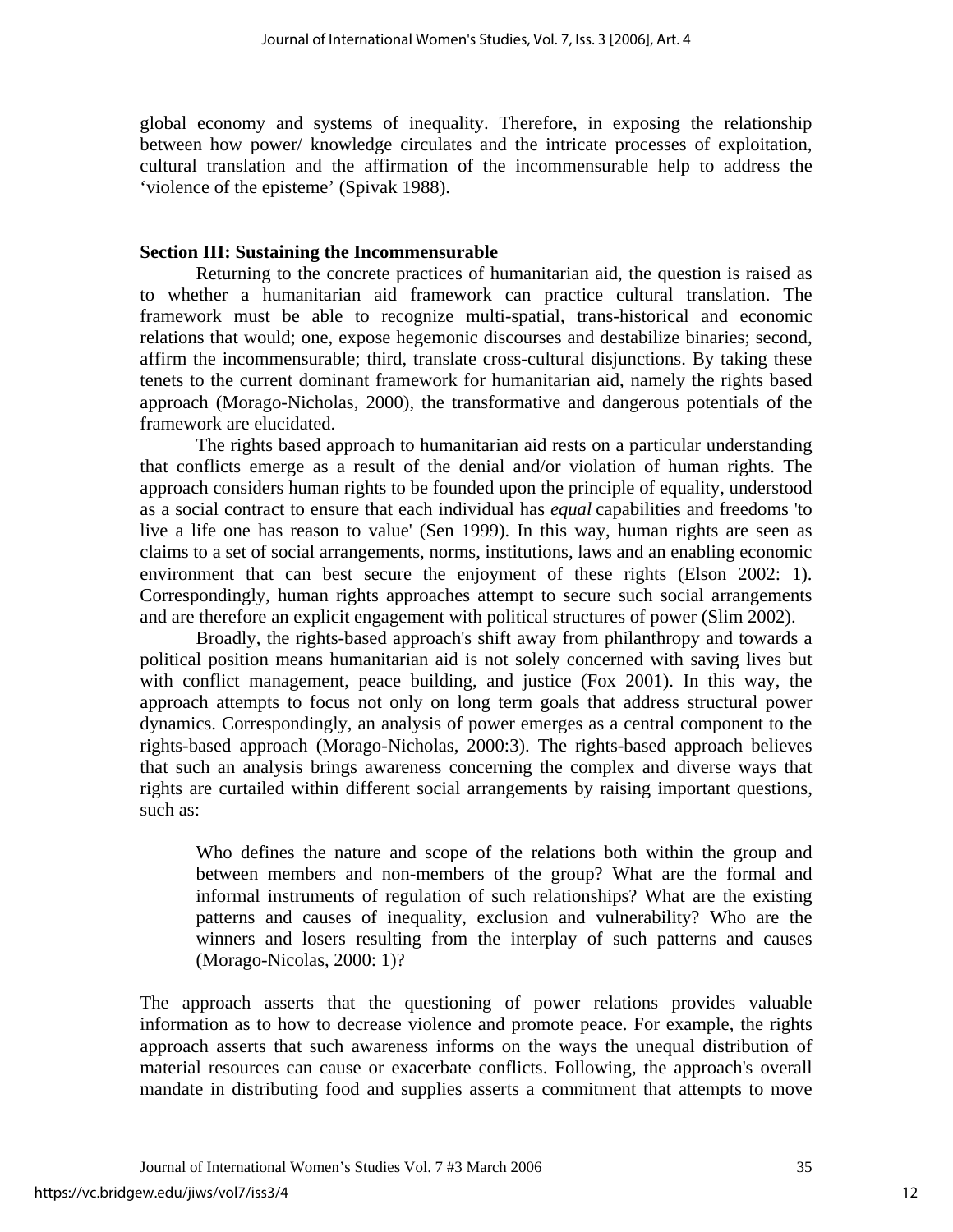beyond traditional 'needs assessment' and attempts to operationalize the human rights principles into specific material requirements and standards in order to ensure equal distribution (Dufour, et al. 2004). In these ways, the rights based approach to humanitarian aid is a significant shift away from traditional aid approaches premised upon philanthropy and neutrality.

 The centrality of equality, politics, and power in the rights-based approach has potential to sustain the incommensurable. The cross-cultural application of the notion of equality can bring attention to the ways rights violations are incurred in multiple ways, including Western-governed trans-national flows. In calling attention to the way the West is implicated in the curtailing of individual's rights, an explicit challenge to the imperial narrative of aid and therein a material deconstruction of the North/ South binary may be initiated. In addition, the acknowledgment of the ways the West is implicated can help to provoke a sense of self-reflexivity in relation to conflict. To elaborate, the deconstruction of essentialized representations and discourses begs a challenge to one's own role in relation to conflict and violence (Sereny 2003). The above analysis made clear that personal and interpersonal implications are integral to international insights (Schutte, 2002). For these reasons, the rights-based approach's attempt to take the universal principles of human rights and apply them to highly particular, diverse and sensitive situations may be able to be seen as an attempt at 'tracking commonality through responsible translation' leading 'into areas of difference and different differentiations' (Spivak 1993: 192). As has been noted, such a translation can work to undermine essentialized representations within the discourse of humanitarian aid, challenging the incessant retelling of the imperial narrative and therein epistemic violence.

The rearticulation of the colonial narrative may also be challenged by the rightsbased approach's explicit political engagement. The politicization of humanitarian aid has the potential to resist the paternal tendencies of the philanthropic approach. Advocates of the rights-based approach have argued that a philanthropic approach can work as a 'veneer for the preservation of inhumane political status quo' (Slim 2002: 3) and is therein easily hijacked by those perpetrating violence. Hugo Slim makes clear:

The virtues of charity and philanthropy, which should have equality at the center of their meaning, have all too frequently become the means to make the opposite principle of inequality and its resulting suffering morally, socially and politically acceptable. A system of 'good works' can serve as a smooth gloss over more structural violation and injustice (2002:5).

Slim thus warns of a 'humanitarianism' that remains premised upon philanthropy. Relatedly, the paternalistic tendency of humanitarian aid may also be challenged in the rights approach's perspective on material conditions. More specifically, in viewing a lack of minimum material resources as a rights violation and as part of the crisis, the rightbased approach can expose the injustice of material inequality, potentially illustrating the way global capitalism is implicated in this injustice. Here, again, the approach attempts to examine specific conditions within a conflict and make critical global connections. In this way, the approach may be able to think through issues of social justice from an inclusive paradigm that is premised upon an 'experimental and analytical anchor in the lives of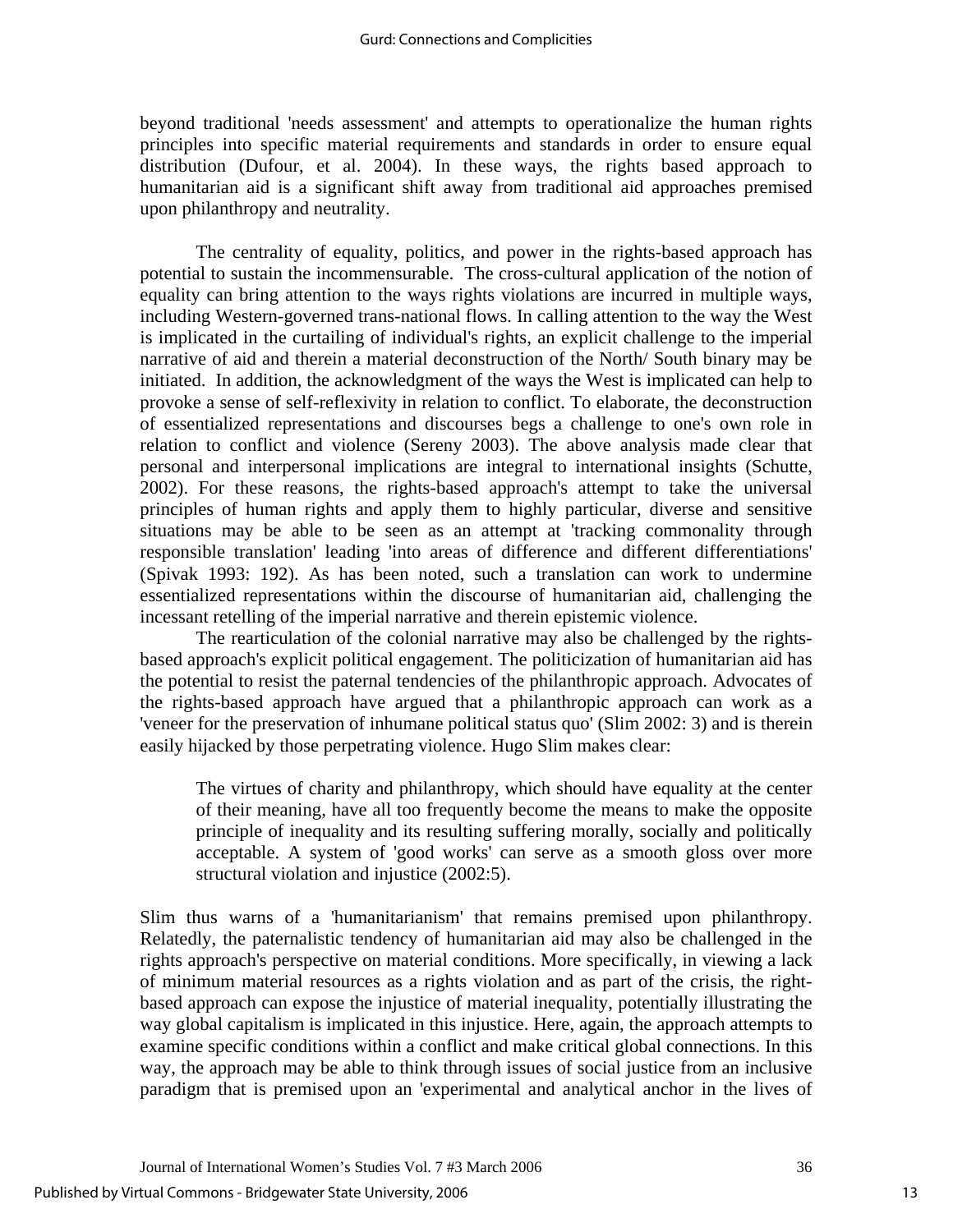those most marginalized' (Mohanty 2003: 231). Furthermore, making these connections may position the providing of material requirements as a *responsibility* not a benevolent duty (Spivak, 2003). Responsibility can help to reconceptualize the relationships between aid workers and those directly affected by the conflict, providing both with a sense of agency and resisting the romanticization of both the 'humanitarian' and the 'subaltern' (Spivak, 2003). This reconstruction has the potential to destabilize hegemonic power relations and (re)construct a more ethical global system.

 Lastly, the rights-based approach expresses an explicit commitment to challenging unequal power relations. The acknowledgment of power as a praxis is an important shift for humanitarian aid as it may help aid workers to acknowledge the way power is immanent and omnipresent (Foucault 1978; 1981), and therefore exists even within humanitarian action. In this way, the complexity and incommensurability of humanitarian work may be acknowledged rather than dismissed.

 Despite the above noted potential of the rights approach, critical dangers reside as well. The danger of the right-based approach to humanitarian aid is that which has haunted the entire analysis: the propensity for it to maintain the hegemonic global order by co-opting the discourse and the practice in imperialist ways. The rights approach places the international community in the position of 'righting wrongs', once again establishing the moral superiority of the West as 'righters' and the inferiority of the impoverished, ill-educated, and 'perennially wronged' South (Spivak 2003). This creates a superficial distance between 'those whose task it is to define and enforce the rights, and those whose task it is to accept and observe them...the 'we' who take it upon ourselves to right wrongs and the 'they' whose wrongs are to be righted' (Owen 2003: 11). This dichotomy only reinforces the imperial discourse, undermines the potential for the rights framework to affirm the incommensurable, and reproduces epistemic and material violence.

 The issue of definition and enforcement begs the notion of power/knowledge, therein recalling the temptation to mistake universal human values with what are merely Western interests and desires (Todorov: 2001). In this mistake, an assertion of universality made in relation to human rights becomes only an elevation of one particular form of social organization, which 'makes those values seem naturalized and less open to contestation than values, which are recognized (as they all must be) as culturally specific' (Buchanon and Puhuja 2002: 313). Therefore, a rights approach that lacks cultural specificity and reflexivity amounts to cultural imperialism. In this context, where the language and understanding of human rights has no cross-cultural salience, much less assistance, condemning human rights abuses may only inhibit peace processes or incite violence (Keen 2005). For this reason, it has been argued that the adoption of rightsbased approaches has done little more than create a new rhetoric that enables the international community to take 'the moral high ground' while it pursues the same old imperial agenda (Uvin 2003), prescribing Western interests and desires under the guise of universal human values (Todorov 2001). Furthermore, as more and more development organizations adopt the language of rights to pursue their programs, Third World states are pressured to 'acquiesce to the Northern and capitalist culture that accompanies these organizations and their activities' (Didur and Heffernan 2003: 7). These 'rules of development' work to reassert the unequal relations of power between the North and the South.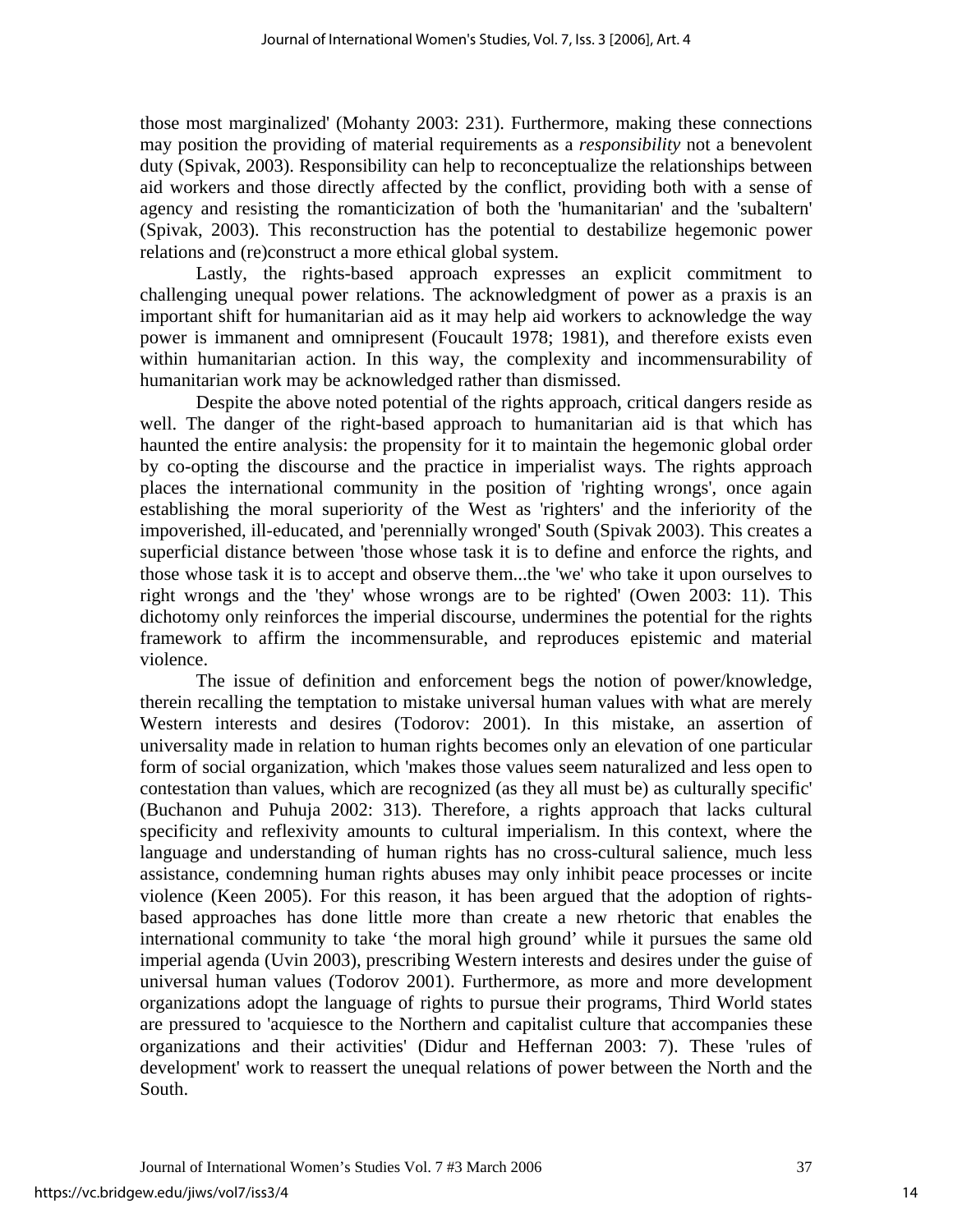These dangers undermine the rights-based approach's transformative potential. More alarmingly, the rights-based approach runs the risk of strengthening global hegemony and inciting violence through a discourse that appears even more transparent and 'humanitarian'.

 Looking closely at the discussion, it appears that important negotiations are taking place: the negotiation between equality and difference, micro-material conditions and trans-national processes, the particular and the universal, as well as discourse and practice. Furthermore, it seems that these negotiations are far from being concluded or solved, rather it often appears that 'humanitarian relief..and the achievement of justice are potentially conflicting goals' (Owen, 2003: 24). However, the rights-based approach provides a much needed discursive and material space to undergo this negotiation, affirmation, and translation, and its international position holds radical potential for high profile recognition of common injustices that connect discursive and material global flows to local and specific conditions of oppression. The point is not to argue here that the approach is ideal in its past, current or even future institution but only that it offers a space for the relentless affirmation and translation of the incommensurable. In a global system bereft with injustice, an international arena where cross-cultural dialogue and scrutiny of hegemonic practices can take place is critical. As Robert Young argues: 'One cannot write off the righting of wrongs. The enablement must be used even as the violation is renegotiated' (2003:169).

# **Conclusion: Connections and Complicities**

 This paper concludes by moving from critique to connection, or deconstruction to reconstruction.

A main goal of this paper was to suggest that cross-cultural work, such as humanitarian aid, be attentive to the ways it remains complicit in global hegemony by drawing some discursive and material connections between the micropolitics of context, subjectivity, narrativity, and struggle as well as the macropolitics of global economic and political systems and processes. In this way, another goal, albeit implicit, has been to build the connection between scholarship and political organizing (Mohanty, 2003).

It is for these reasons that this paper concludes by gesturing towards the critical political and ethical position, or responsibility, of academia to genealogically trace the production of power/ knowledge through its own and other(s) practices, as Buchanon and Pahuja argue:

In keeping the fundamental feminist insight that one's theory and practice ought not to be separated, we strongly suspect that the place for us to begin untangling ourselves from the webs of complicity in which we are bound is our everyday lives of teaching and writing...It seems to us that our practice as academics, where we travel to and to whom we speak, are one of things that can either continue to divide the worlds of North and South, rich and poor, or they can serve as a bridge between these worlds (2002: 322).

This is not to glorify the role of academics, but rather to commit to, what Spivak has termed, a 'humanities to come': a practice of teaching focused on demystifying the role of global financialization and international control in human rights initiative, and a practice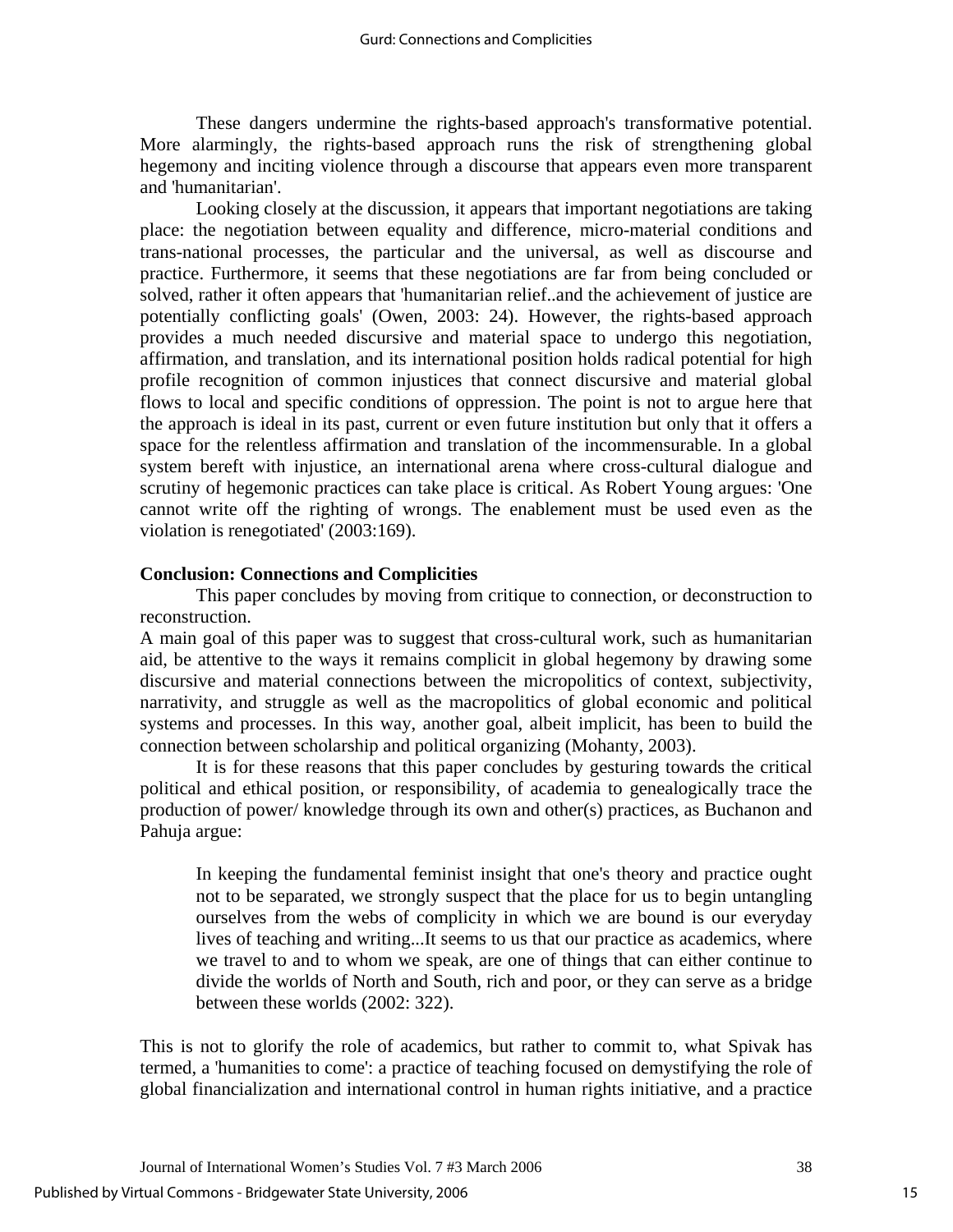that involves learning to read as being attentive to the 'singular and unverifiable' (2003). Furthermore, this practice involves a learning to learn from below that works against the quick fix training institutes that prepare international humanitarian workers, including human rights advocates with uncomplicated standards for success (Didur and Heffernan, 2003:10).

Continuing from this suggestion, this paper calls for the necessity of humanitarian aid to commit to a self-reflexive practice, one that dedicates itself to interrogating its complicity in the ways power and violence is exercised not just through institutions, but through discursive productions, scholastic practices, media representations, policy recommendations, 'humanitarian' interventions, development projects, and human rights redresses. The objective here is not to promote a luxurious introspection or to inhibit decision making, for surely neither are admiral particularly within the context of complex emergencies, but only to acknowledge that the personal and the political, the local and the global, the academy and the field, the discussion and the practice, the particular and the universal, and, ultimately, peace and violence, are not as separated as is commonly positioned. The point then is to commit to the 'necessary but impossible task of intervening at this juncture and displacing a fully rational notion of Enlightenment thinking and human rights' (Didur and Heffernan, 2003: 11).

In returning to the question of disjuncture in which this paper was premised upon, it seems then that my personal experience of disjunct speaks, at least partly, to the lack of reflexivity and responsibility within the academy as well as the strength of 'political totalitarianism' (Campbell, 1999). However, the conclusion speaks to the role of connecting (affirming; translating) to this disjunct verse dismissing it.

 In connecting to my own conclusion then, I end this project at a similar point at which it began for me- an attempt to situate and embody my practice of scholarship. In committing to this project, I tried to trace not only the disjuncts in politics, humanitarian aid, and academia but those I create - it is a tracing of the violence I too am complicit in but it is also my responsibility to 'the other that calls us before our will' (Spivak 2003). In this way, I have hoped that the sustaining of these two conversations has been its own attempt at engaging with the incommensurable.

# **Bibliography**

- Anderson, M. 1996 *Do No Harm: Supporting Local Capacities for Peace through Aid* Boston: Local Capacities for Peace Project.
- Biesta, G. 1998, 'The Right to Philosophy of Education: from critique to education', *Philosophy of Education 1998,* [Online] Available at: http://www.ed.uiuc.edu/EPS/PES-Yearbook/1998/biesta.html.

Buchanon, R. and Pahuja, S. 2002 'Collaboration, Cosmopolitanism and Complicity', *Nordic Journal International Law* 17: 297-324.

- Campbell, D. 1999 'Deterritorialization of Responsiblity: Levinas, Derrida, and Ethics after the End of Philosophy' in D.Campbell and M. J. Shapiro (eds) *Moral Spaces:Rethinking Ethics and World Politics*, Minnesota: University of Minnesota Press.
- Code, L. 2000 'How to Think Globally: Stretching the limits of Imagination' in S. and U. Narayan (eds) *Decentering the Center: philosophy for a multi cultural, postcolonial, and feminist world* Indiana: Indianan University Press 67-79.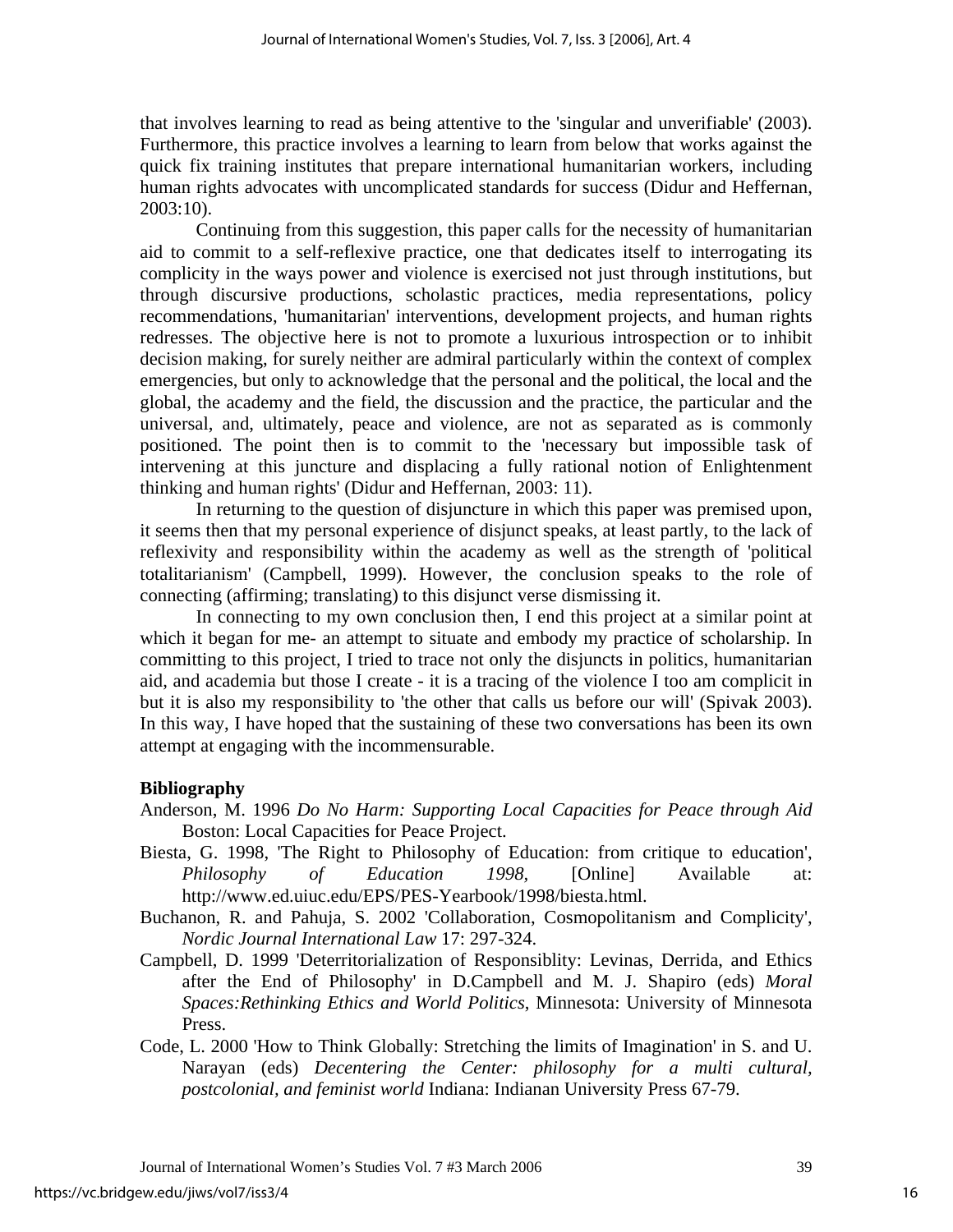- Derrida, J. 1976 *Of Grammatology*, trans. G.C. Spivak Baltimore: John Hopkins University Press
- --- 1982 *Margins of Philosophy,* Chicago: Chicago University Press
- --- 1992 'Force of Law: The Mystical Foundation of Authority' in D.Gray, D. Cornell, and M. Resenfeld (eds) *Deconstruction and the Possibility of Justice* New York: Routledge, 3-67
- De Waal, A. 1997 *Famine Crimes: Politics and the Disaster Relief Industry in Africa*. London:
- Diamond, I. and Quinby, L. (eds) 1988 'Introduction' in *Feminism and Foucault: Reflections on Resistance* Boston: Northeastern University xxii
- Didur, J. and Heffernan, T. 2003 'Revisiting the Subaltern in the New Empire' *Cultural Studies*, 17(1):1-15
- Duffield, M. 1994a 'Complex Emergencies and the Crisis of Developmentalism', *IDS Bulletin* 25(4): 37-45
- --- 1994b and J. Prendergast *Without Troops and Tanks: The Emergency Relief Desk and the Cross Border Operation into Errea and Tigray*, Lawrenceville, NJ: Red Sea Press
- --- 2001 *Global Governance and the New Wars* London: Zed Books
- Dufour, C., H. Mary, V. Geoffrey, and F. Grunewald 2004 'Rights, Standards and Quality in a Complex Humanitarian Space: Is Sphere the Right Tool?', *Disasters* 28(2):124- 41
- Edkins, J. 1996 'Legality with a vengeance: humanitarian relief in complex emergencies', *Millennium Journal of International Studies* 25(3):547-75
- --- 1999 *Poststructuralism and International Relations: bringing the political back* in Boulder and London: Lynee Rienner Publishers
- --- 2000 *Whose Hunger? Concepts of Famine, Practices of Aid* Minnesota: Minnesota University Press
- Elam, D. 1994 *Feminism and Deconstruction: Ms. En Abysm*, London: Routledge
- Escobar, A. 1995 *Encountering Development: The Making and Unmaking of the Third World* Princeton: Princeton University Press
- Foucault, M. 1978 'Politics and the Study of Discourse' *Ideology and Consciousness* Spring 7-26
- --- 1981 *The History of Sexuality* 1: An Introduction London: Penguin
- Gilligan, J. 1999 *Violence: Reflection on Our Deadliest Epidemic* New York: Jessica Kingsley Publishers
- Fox, F. 2001 'New Humanitarianism: Does it provide a moral banner for the  $21<sup>st</sup>$ Century?', *Disasters* 25(4): 275-89
- Gibbs, S.1997 'Postwar Social Reconstruction in Mozambique: Reframing Children's Experiences of Trauma and Healing' in K. Kumar ed. *Rebuilding Societies after Civil War,* London: Lycee Rienner 227-38
- Held D. and A. McGrew 2001 'Globalization' *Oxford Companion to Politics* in ed. Joel Krieger Oxford: Oxford University Press
- Hamm, B.I. 2001 'A Human Rights Approach to Development' *Human Rights Quarterly*, 23:1005-31.
- Ignatieff, M. 1998 *The Warrior's Honour: ethnic war and the modern conscience*, New York: Metropolitan Books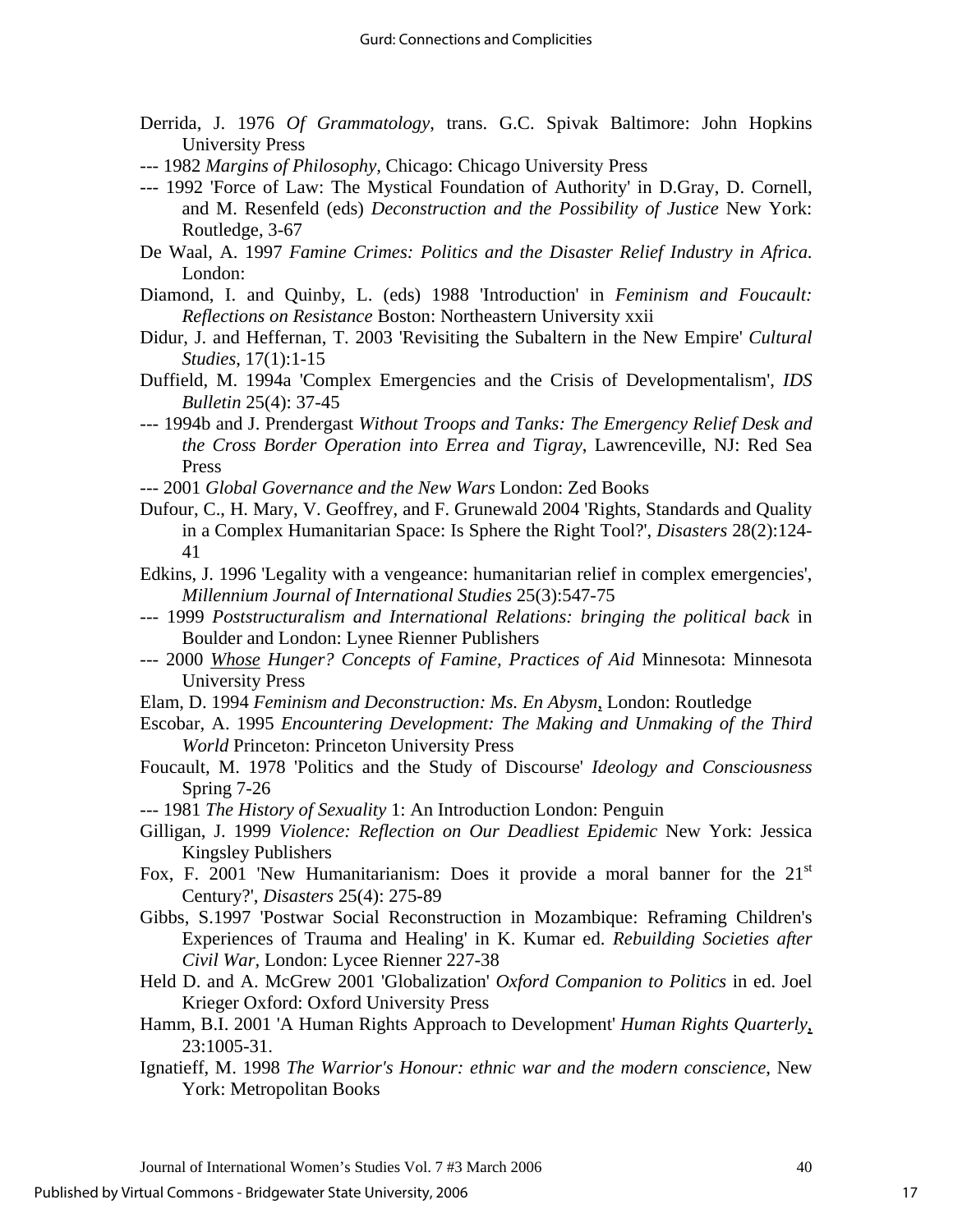Kaldor, M. 1999 *New & Old Wars* Cambridge: Polity Press

- Keen, D. 1994 *The Benefits of Famine: A Political Economy of Famine and Relief in Southwestern Sudan, 1983-89* Princeton and Chichester, UK: Princeton University Press
- ---2005 *Conflict and Collusion in Sierra Leone* James Currey: Oxford
- Lyotard, J.F. 1984 *The Postmodern Condition: A Report on Knowledge* Transl. Bennington, G. and Massumi B. Minneapolis: University of Minnesota Press and Manchester: University of Manchester Press
- Marchand, M. and J. Parpart (eds) 1995 'Exploding the Canon: an Introduction/ Conclusion' in *Feminism Postmodernism Development* London: Routledge 1-22
- Mohanty, C. T 1997 'Women Workers and Capitalist Scripts: Ideologies of domination, common interests, and politics of solidarity' in M. J. Alexander and C. T. Mohanty (eds) *Feminist Genealogies, Colonial Legacies and Democratic Futures* New York: Routledge
- --- 2003 *Feminism Without Borders: Decolonizing Theory, Practicing Solidarity* Durham and London: Duke University Press
- Morago-Nicholas, L. 2000 'A Rights-Based Approach to Emergencies: Rights-based analysis in practice' *ActionAid: Emergencies Unit (EmU)*, Briefing Paper, November
- Narayan, Uma ed. 1997 'Contesting Cultures' in *Dislocating Cultures: Identities, Traditions and Third-World Feminism* New York: Routledge
- --- 2000 'Essence of Culture and a Sense of History: A feminist Critique of Cultural Essentialism' in S. Harding and U. Narayan (eds) *Decentering the Center: philosophy for a multi cultural, postcolonial, and feminist world* Indiana: Indiana University Press 80-100
- Orford, A.1999 'Muscular Humanitarianism: Reading the Narratives of the New Interventionism' *European Journal of International Law*, 10(4): 679-711
- --- 2002 'Feminism, Imperialism and the Mission of International *Law' Nordic Journal of International Law*, 71: 275- 296
- Owen, N. ed. 2001 'Introduction' in *Human Rights, Human Wrongs: The Oxford Amnesty Lectures 2001* Oxford: Oxford University Press 1-24
- Said, E. 1979 *Orientalism* New York: Vintage Books Edition
- Schirmer, J. 1999 'The Guatemalan Politico-Military Project: legacies for a violence peace?*' Latin American Perspectives*, 26(2): 92-107
- Schutte, O. 2000 'Cultural Alterity: Cross-Cultural Communication and Feminist Theory in North-South Contexts' in Sandra Harding and Uma Narayan (eds*) Decentering the Center: philosophy for a multi cultural, postcolonial, and feminist world* Indiana: Indiana University Press 47-66

Sen, A.1999 *Development as Freedom* New York: Alfred A. Knopf, inc.

- Sereny, G. 2003 'Racism Within' in N.Owen ed*. Human Rights, Human Wrongs: The Oxford Amnesty Lectures 2001* Oxford: Oxford University Press
- Slim, H. 1997 'Doing the Right Thing: Relief Agencies, Moral Dilemmas and Moral Responsibility in Political Emergencies and War', Nordiska Afrikainstitutet: Studies on Emergencies and Disaster Relief
- --- 2002 'Not Philanthropy But Rights: The Proper Politicization of Humanitarian Philosophy' *International Journal of Human Rights*, 6(2)1-22

18